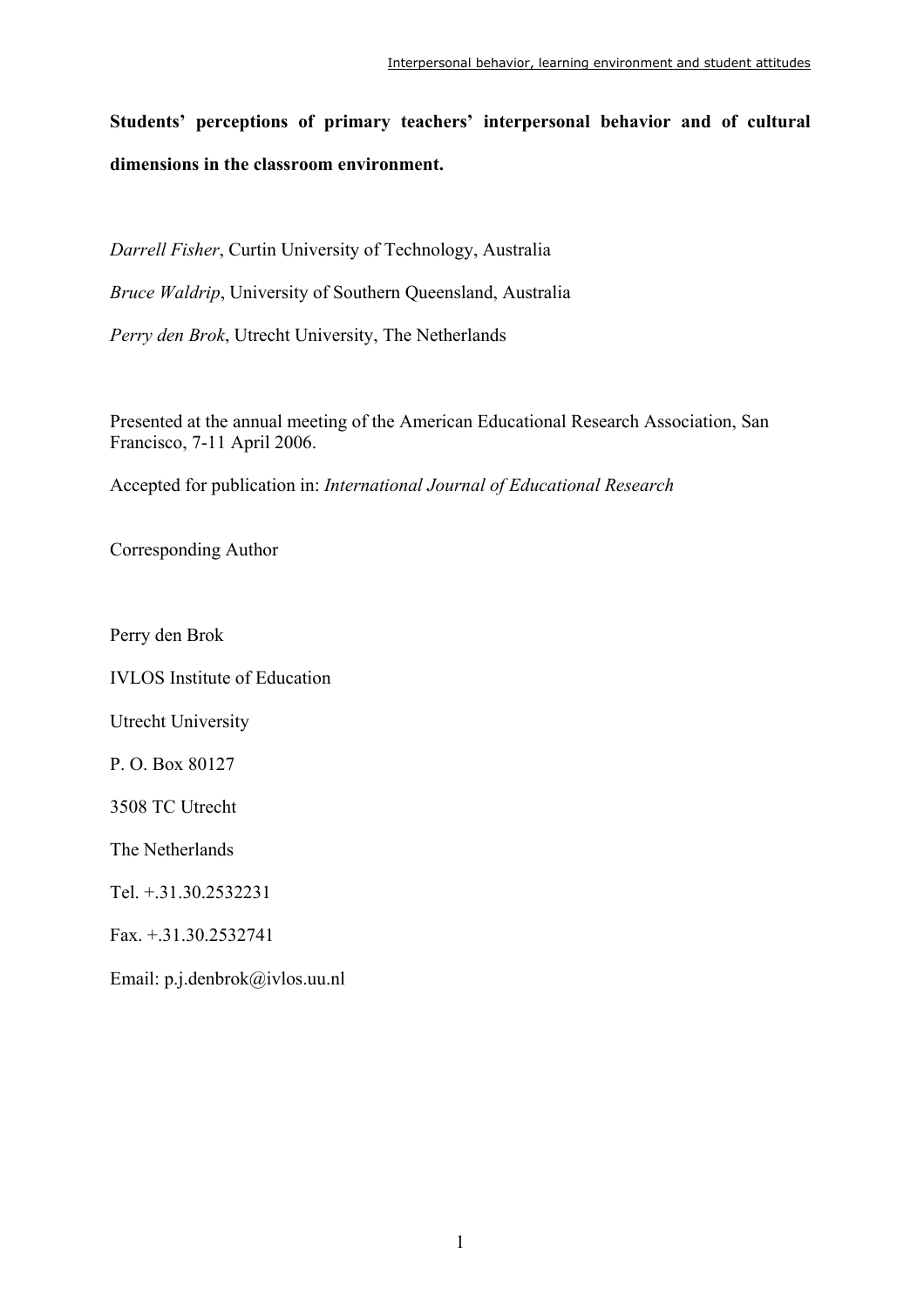#### **Abstract**

Within the domain of learning environments research many studies have investigated students' perceptions of their teachers' interpersonal behavior. The present study adds to this line of research by (a) focusing on primary education, rather than secondary education, (b) establishing associations between perceptions of teacher interpersonal behavior and perceptions of cultural elements of the learning environment rather than uniquely focusing on interpersonal behavior, (c) linking perceptions of teacher interpersonal behavior to affective student outcomes taking into account perceptions of cultural elements of the learning environment.

Results of correlation analyses and multilevel analyses of variance, conducted on perception and outcome data of a sample of 2,178 Australian years 5, 6 and 7 students in 103 primary classrooms are presented. Students' perceptions of their learning environment were mapped with the Questionnaire on Teacher Interaction (QTI) and a primary version of the Cultural Learning Environment Questionnaire (CLEQ).

Results indicate that, after correction for covariates, teacher proximity (QTI) and congruence (CLEQ) are significantly associated with students' enjoyment in science. Also, strong associations were found between teacher proximity and all of the CLEQ scales.

Key words: teacher-student relationship, motivation, culture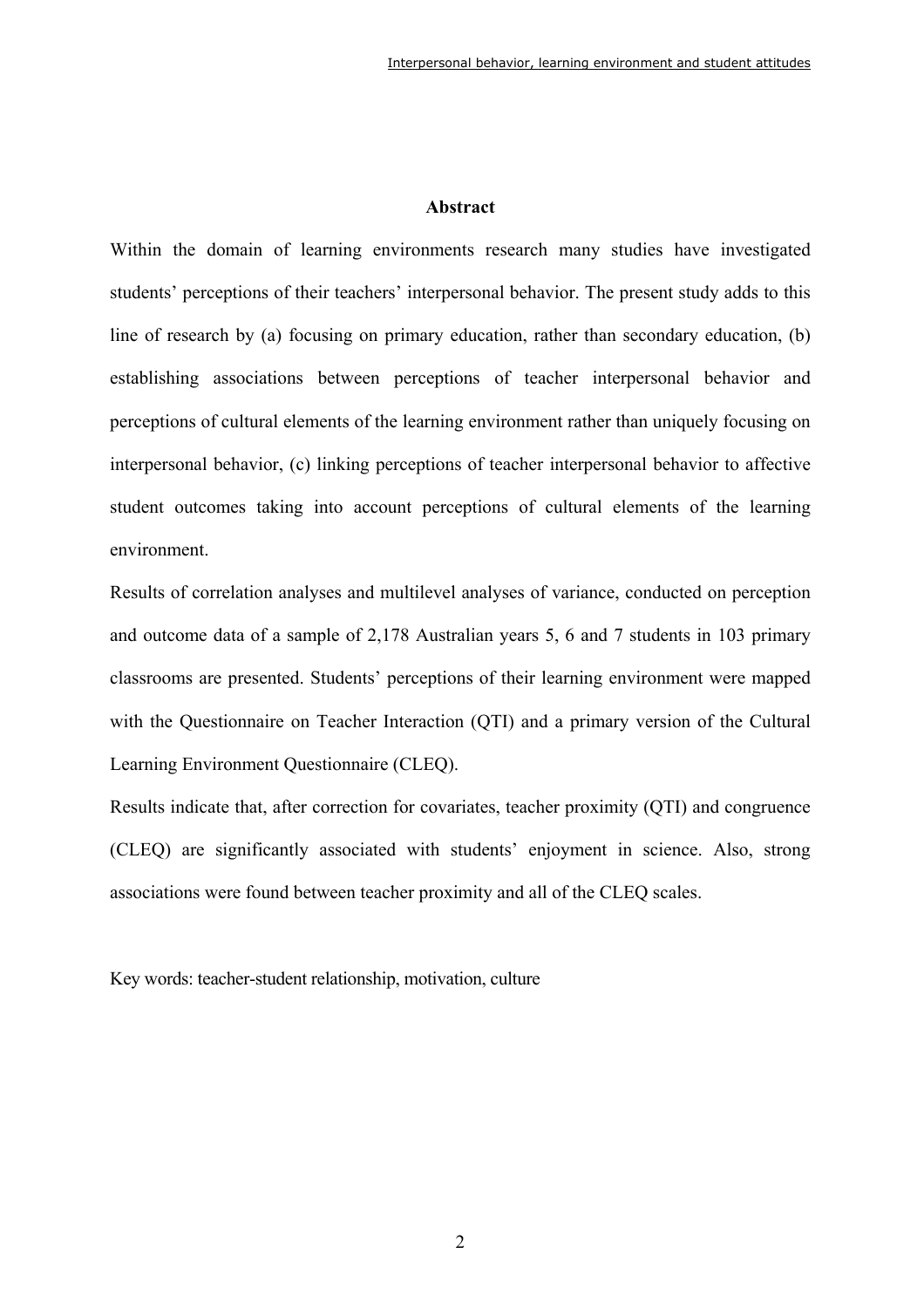#### **1. Rationale**

Recent reviews (e.g. Fraser, 1994, 1998) have demonstrated the importance of the field of classroom environment research, particularly the use of student perceptions, over the last three decades, and how this field has contributed much to understanding and improving student achievement, particularly in science. For example, classroom environment assessments provide a means of monitoring, evaluating and improving science teaching and curriculum. A key to improving student achievement and attitudes is to create learning environments that emphasize those characteristics that have been found to be linked empirically with student outcomes. However, classroom environment research has been somewhat limited in primary schooling compared with secondary schooling. Thus, the present study aims to contribute by focusing on primary education students' perceptions and attitudes.

Increasingly, cultural issues are being addressed within (science) education. The classroom teaching and learning is influenced by the cultural world views of the student (Fisher & Waldrip, 1999; Gay, 2002; Jacobs, 2003; Jegede & Okebukola, 1991; Squire, MaKinster, Barnett, Luehmann & Barab, 2003). Hofstede (1986), and Banks & Banks (1993) argued that teachers from different cultural backgrounds from their students must be made aware of possible conflicts that might arise from their expectations of students. To survive the school process, some of these students, besides resisting assimilation (Driver, 1989), tend to compartmentalize their learning (Waldrip & Taylor, 1999) into what is relevant to passing school and what is external to success at school. Changing students' views is not easy, especially when these views continue to be used by their family and peers (Hodson, 1999). The challenge for the teacher is to stimulate learning while not resulting in the student becoming alienated from their society knowledge, beliefs and values.

Cultural factors have received recent attention from learning environments researchers - and researchers interested in the teacher-student interpersonal relationship as part of this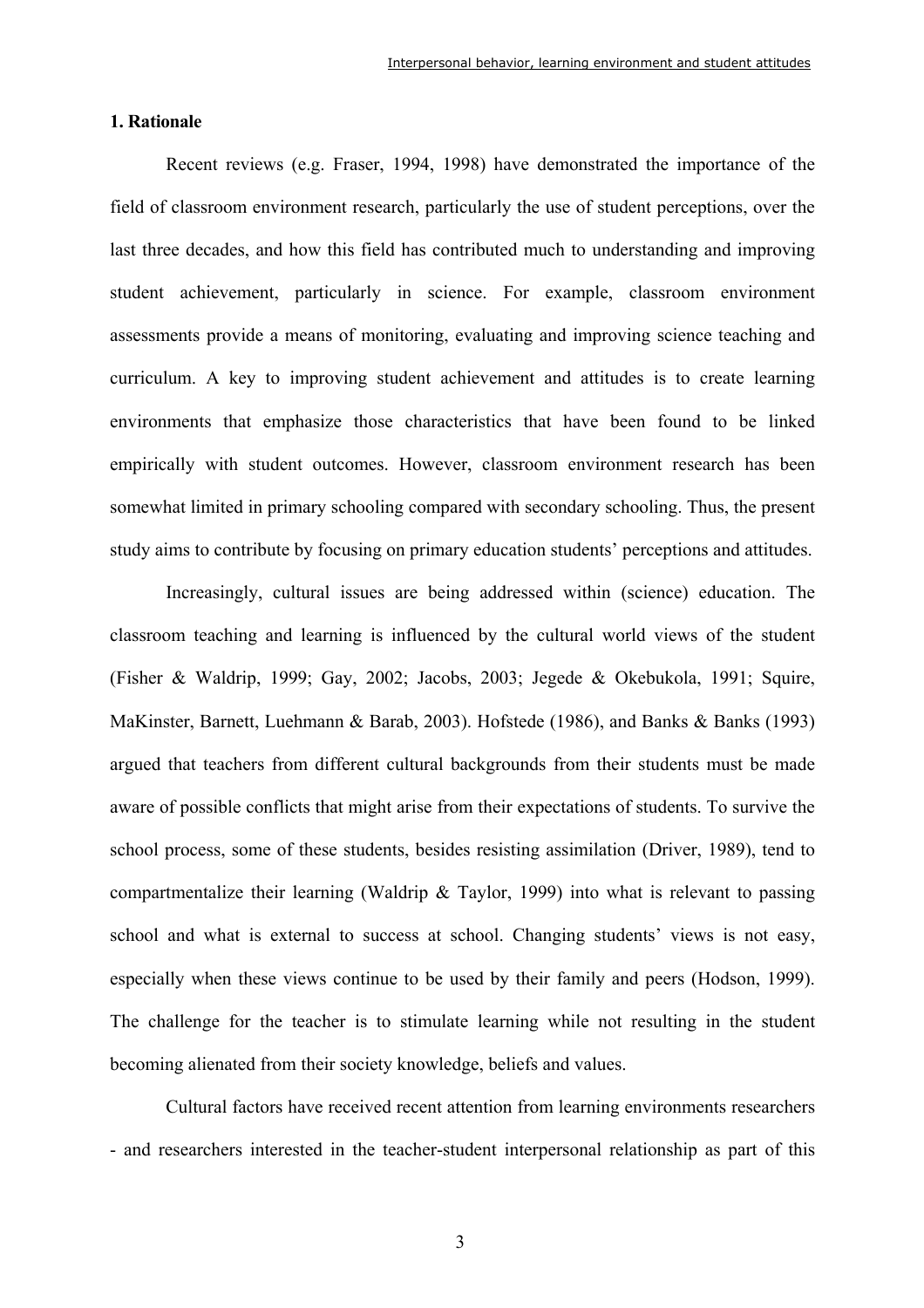environment - in Australia and Asia (e.g. Fisher & Waldrip, 1999; Fraser, 2002), the United States (e.g. Levy, den Brok, Wubbels & Brekelmans, 2003) and the Netherlands (Wubbels, den Brok, Veldman & van Tartwijk, in press; see for an overview den Brok and Levy, in this issue). An important issue, however, is how to conceive the role of culture in the classroom. In this contribution, the term culture refers to the perspectives (values, worldviews, etc.), practices and products of a social group, that define how this group interprets and interacts with others (e.g. Eriksen, 2002).

Learning environments researchers and researchers interested in teacher interpersonal behavior have studied and addressed cultural issues by means of including these issues in their design and analyses (see den Brok & Levy, this issue). In most of these cases ethnicity rather than culture was studied, since differences between groups were conceived of in terms of a set of (rather crude and unchangeable) indicators that can be collected from respondents and that mainly focus on such indicators as student or teacher country of birth, self-defined ethnic membership, language spoken at home or number of years of residence in the country of interest.

If, however, a more *comprehensive* view on culture is taken, it seems straightforward to conceptualize and map the worldviews, personal frameworks and values and norms of respondents more directly in order to uncover the (cultural) mechanisms at work in the classroom. In such a case, those elements or dimensions that have a high chance to differ between cultures may be of particular interest. Research in the domain of intercultural communication and management has described a number of dimensions that can help to explain how cultural worldviews differ (e.g. Triandis, 1994; Hofstede, 1991; House, Javidan, Hanges & Dorfman, 2002). These include (among others) uncertainty avoidance, power distance, individualism versus collectivism, gender egalitarianism, assertiveness, future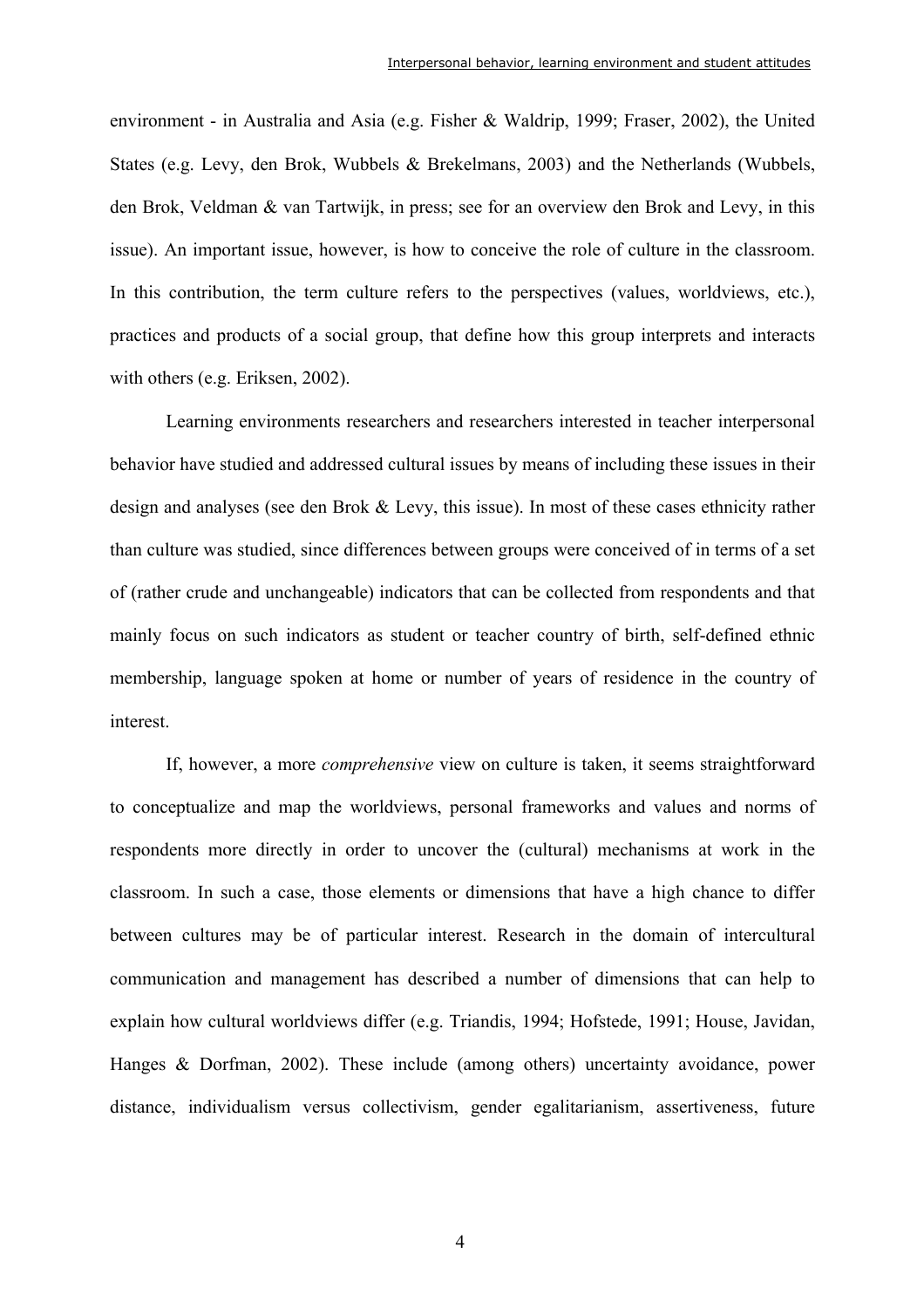orientation, performance orientation and humane orientation (e.g. House, et al.,  $2002$ )<sup>1</sup>. Although some authors (e.g. Hofstede, 1991) have described how these cultural dimensions may be observed in the classroom or how they may have influenced respondents' perceptions within the learning environment (e.g. Levy, et al., 2003), they have not attempted to directly map them with individual students (or teachers) and connect such information to perception data in order to understand the processes at work.

Research on student perceptions of teacher interpersonal behavior has investigated how perceptions of teacher interpersonal behavior are linked to (perceptions of) other elements of the learning environment. These studies investigated and found strong associations between interpersonal behavior and elements such as teacher clarity (den Brok, 2001), activating instruction (Brekelmans, Sleegers & Fraser, 2000), monitoring, emphasis on student learning and student centeredness (Levy, Rodriguez & Wubbels, 1992), involvement, negotiation, task orientation and emphasis on understanding (Rawnsley, 1997). None of these studies focused at cultural sensitive elements of the learning environment, nor were cultural sensitive elements of the learning environment taken along when determining the effect of teacher interpersonal behavior on students' subject related attitudes and achievement. The present study aims to measure some of these cultural aspects directly with individual primary education students, thereby adding specifically to the before mentioned line of research. Throughout this manuscript we use the term 'cultural aspects' to refer to 'culturally sensitive elements of the learning environment'.

 $<sup>1</sup>$  Uncertainty avoidance can be described as the degree to which individuals strive to avoid uncertainty in their environment.</sup> Power distance refers to the degree to which individuals accept differences in power distribution and agree that power is unequally shared. Collectivism refers to the degree to which individuals prefer collaborative action, cohesiveness and in-group loyalty. Gender egalitarianism deals with the equal (or non-equal) treatment of genders within society. Assertiveness describes the degree to which individuals are assertive, confrontational and aggressive. Future orientation focuses on the degree of planning, orientation and direction toward the future. Performance orientation refers to the degree to which performance and achievement are valued in society. Humane orientation, finally, describe the degree to which individuals are encouraged to be fair, helpful, generous or caring toward others.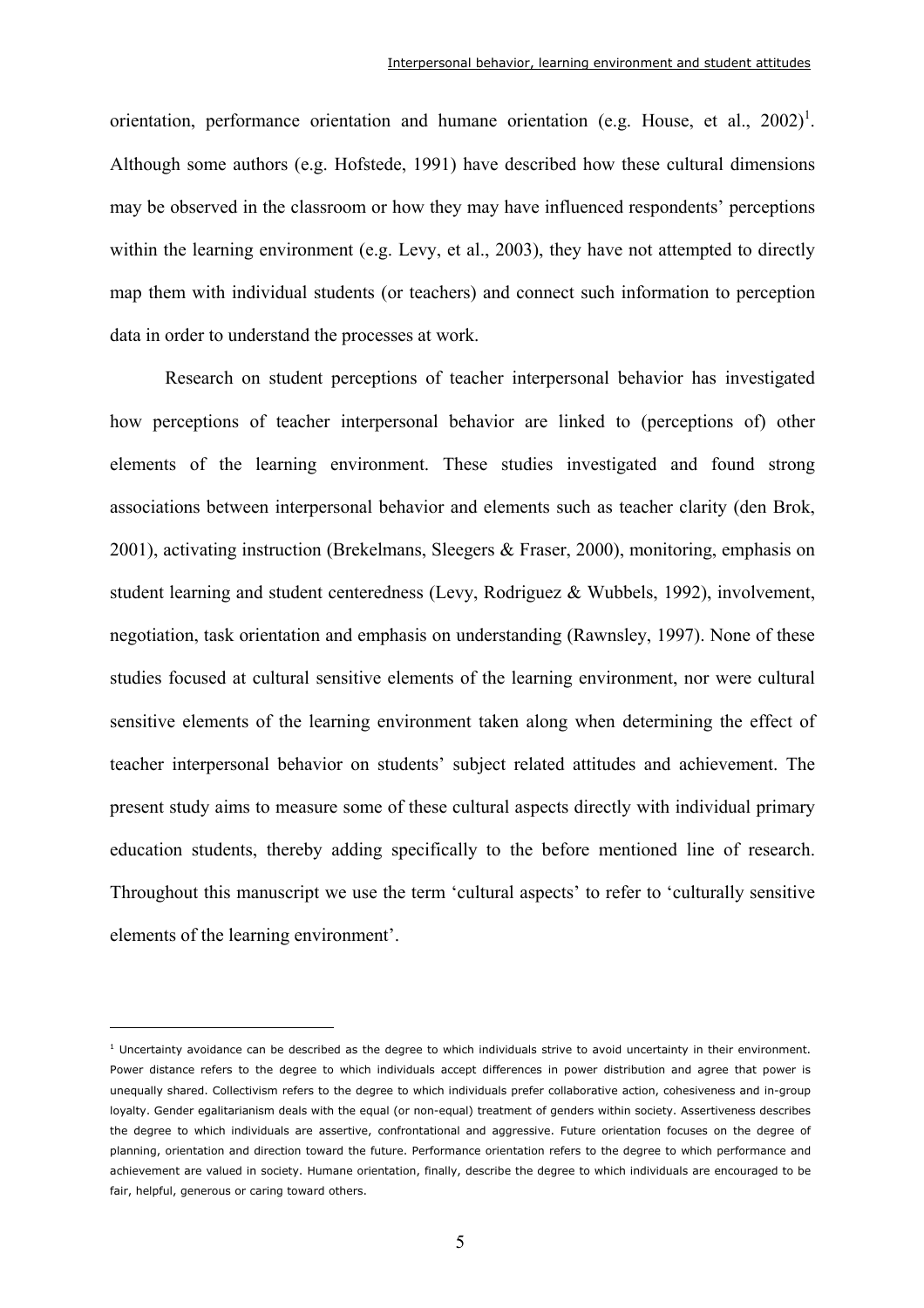#### **2. Cultural Factors of the Learning Environment**

With the cultural issues (see Rationale section) in mind, Fisher and Waldrip (1999; 2002) developed an instrument named the *Cultural Learning Environment Questionnaire* (CLEQ), to specifically assess cultural factors of the learning environment. The instrument utilized in their study was based on previously developed learning environment scales that (a) showed conceptual overlap with the cultural dimensions such as those described by Hofstede (1991) and House et al (2002), and (b) had shown strong associations with student outcomes (achievement and attitudes) in previous learning environments research (e.g. Fisher & Waldrip, 1999; 2002).

The result was a questionnaire containing 35 items in seven scales: Equity, Collaboration, Deference, Competition, Teacher Authority, Modeling, and Congruence. Table 1 shows how the scales are linked to the cultural dimensions described in the Rationale section. Equity refers to the degree to which a student perceives to be treated equally as compared to its classmates. As such it is associated with the power distance dimension, and, as far as gender issues are concerned in equal treatment, with the gender egalitarianism dimension. Collaboration refers to the degree to which students perceive their environment as stimulating group work and joint efforts. This scale bares overlap with the collectivism dimension. Competition maps the degree to which the classroom can be characterized by competition, value of initiative and achievement. As such this scale relates to both assertiveness as well as performance orientation. Teacher authority described the degree to which the teacher is regarded as an authority and has (natural) power over the classroom. This scale has strong connections with the power distance dimension. The two other scales, modeling and congruence, are different in nature, because they are not directly connected to any of the cultural dimensions. Modeling describes the degree to which the teacher uses modeling as a teaching strategy in the classroom. It was originally included because the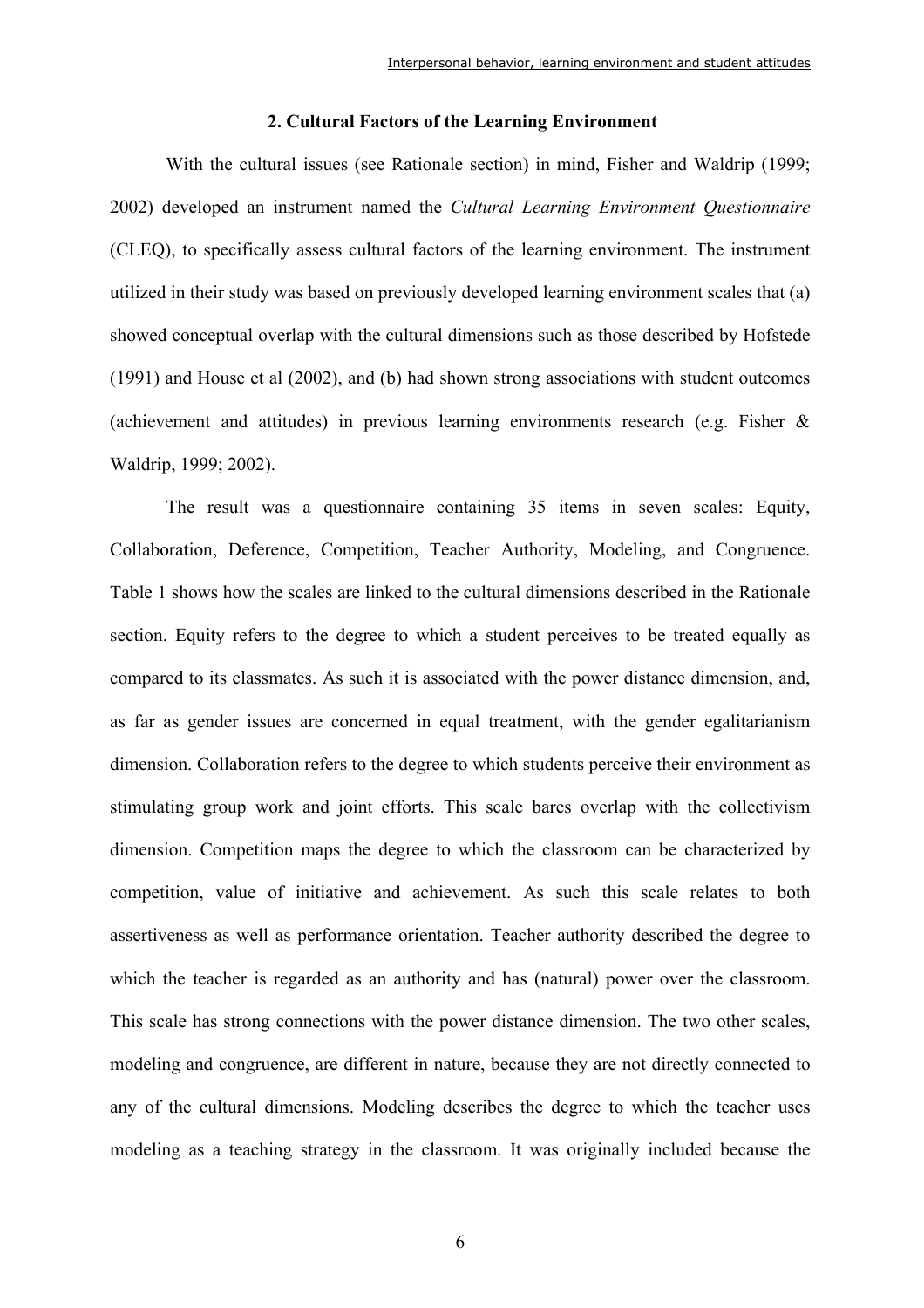literature on multicultural education (e.g. Banks & Banks, 1993) indicated this method as particularly powerful in the multicultural classroom, and therefore seemed relevant as a cultural factor. Congruence refers to the degree to which the learning environment at home is connected to (and similar compared to) the learning environment at school. It was included because research has shown that (large) differences between home and school environment may have a negative effect on students' outcomes and behavior at school (e.g. Creemers, 1994; Majoribanks, 1994) and that connections between the home and school environment may vary across cultures (e.g. Hofstede, 1991; Steinberg, Dornbusch & Brown, 1992; Spera, 2005).

#### - insert Table 1 about here –

Each scale contains five items that are responded to on a five-point scale with the extreme alternatives of Disagree - Agree. Students are asked to indicate to what extent they agree that each item describes their classroom. The CLEQ has been shown to be a valid and reliable instrument (Fisher & Waldrip, 1999; Dhindsa, 2005). For example, the CLEQ was used with a sample of 3,785 grade 8 to 10 students and their 186 teachers in 67 Australian schools, and the Cronbach alpha coefficients for the CLEQ scales ranged from 0.69 to 0.86. This indicates that each CLEQ scale displays satisfactory internal consistency for scales containing only five items each. The refinement and validation of the CLEQ also involved a series of factor analyses the purpose of which was to examine the internal structure of the set of 35 items. A principal components analysis with varimax rotation was used to generate orthogonal factors. The conceptual distinctions among the scales were justified by the factor analysis. Dhindsa (2005) confirmed this structure with Brunei secondary students.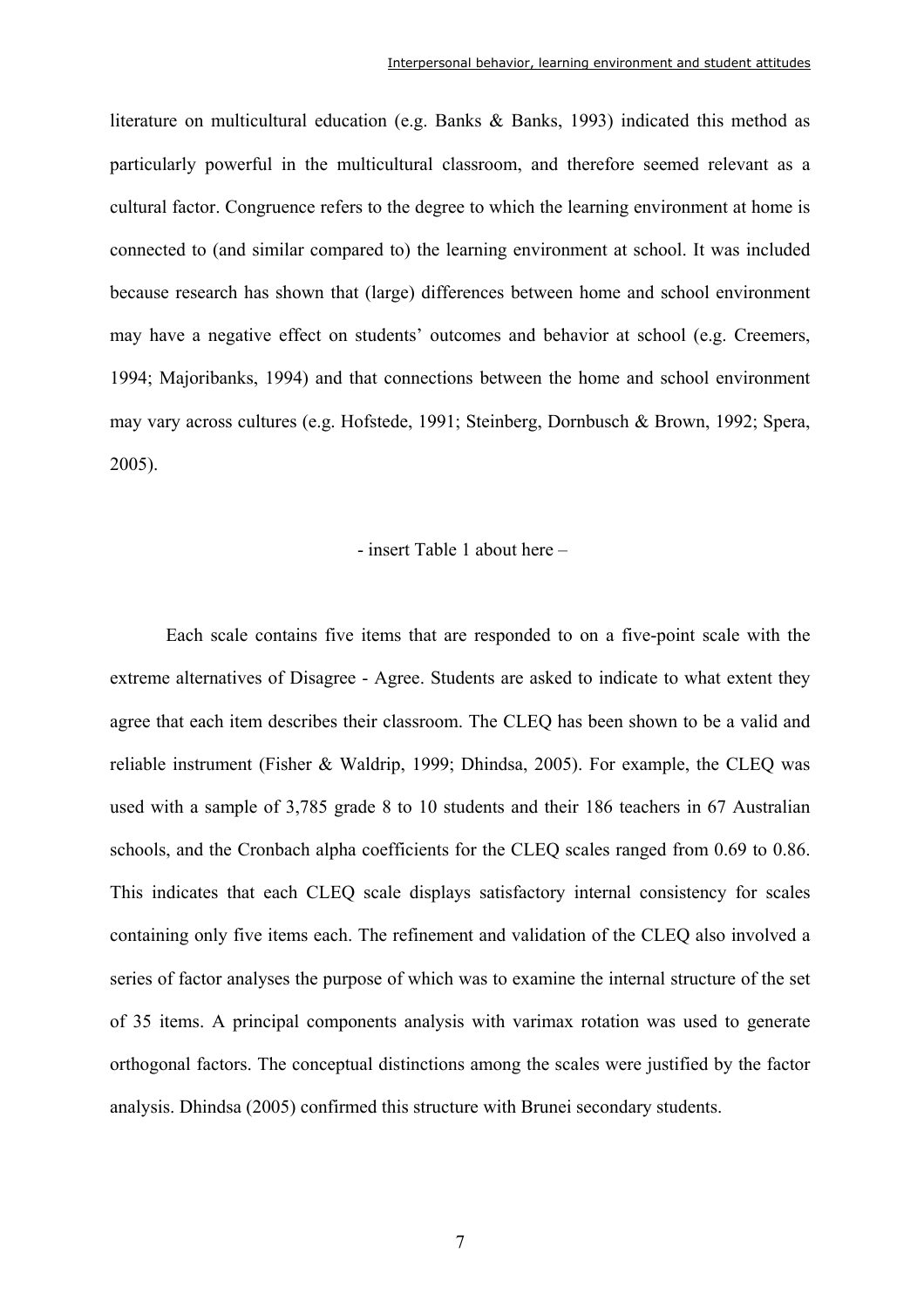It was decided to modify the CLEQ for use in primary schools in this study. Part of this modification involved a reduction in the number of scales to three to alleviate workload for the students, namely, Equity, Collaboration and Congruence. These scales were selected because they were consistent predictors of students' attitudes and achievement in previous research using the questionnaire (Fisher & Waldrip, 2002). Therefore, the CLEQ (primary) contained 15 items which had been construct and content validated by teachers, students and fellow researchers. Appendix A lists all items of each of the three scales.

Rawnsley (1997) discovered that positive classroom environments with higher levels of students' perceptions of equity were associated with higher levels of leadership, helpful friendly and understanding interpersonal behavior and also behavior which give students some responsibility and freedom. Positive learning environments (e.g. high amounts of equity) were negatively associated with uncertain, dissatisfied, admonishing and strict behavior.

In their study involving the CLEQ, Fisher and Waldrip (1999) found in Australian secondary schools an indication that teachers who displayed strong leadership were more likely to have classes where congruence between school and home learning was perceived, students would prefer modeled learning, and be competitive. A teacher with a high level of understanding tended to have classrooms in which students were more likely to state what they thought rather than to wait for others in the class to give their opinions. With a teacher perceived as being very helpful and friendly, students perceived equity, liked to work in collaboration, noted congruence between school and home learning, favored modeled learning and were more likely to challenge the teacher. Student responsibility/freedom was seen to occur in classrooms where students were competitive and tended to model what they had seen. Teachers who admonished a lot tended to have classrooms whose students liked to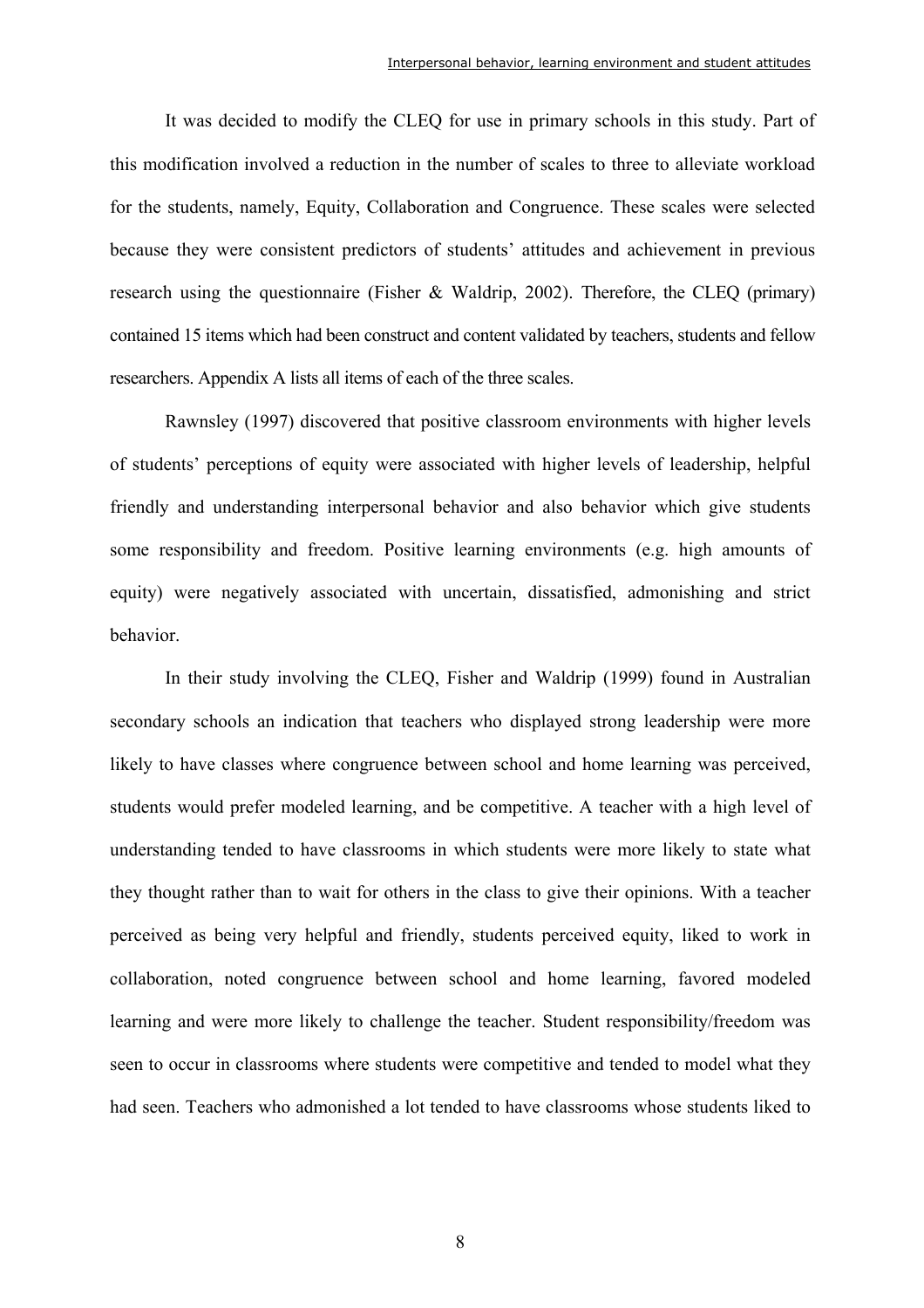work in groups, challenge the teacher, be competitive and model learning. Students saw little congruence between school and home learning with these teachers.

#### **3. Research aims**

The overall aim of this paper was to investigate relationships among students' perceptions of cultural aspects that affect their primary classroom learning environment, teacher interpersonal behavior, and attitude towards science in upper primary school science classes. The first large-scale adaptation of the CLEQ to the primary level was an important component of this study and the study adds to our understanding of primary school classroom learning environments. This contribution, while clearly related to the previously discussed ones, is distinct in that it incorporates classroom environment theory and research to examine the contribution that primary students' perceptions of cultural aspects related to their learning environment have on their attitudes and understanding of science concepts. The objectives were:

- to develop and validate an instrument to assess students' perceptions of cultural aspects that affect their classroom learning environment for use with primary school students;
- to investigate the quality of the QTI with the primary school sample; and
- to investigate associations between students' perceptions of cultural aspects that affect their classroom learning environment, teacher interpersonal behavior, and their attitudes toward science.

#### **4. Method**

#### *4.1 Sample*

The study involved a survey of 2,178 science students in 103 years 5, 6 and 7 primary classrooms in three Australian states. The survey collected information on: students'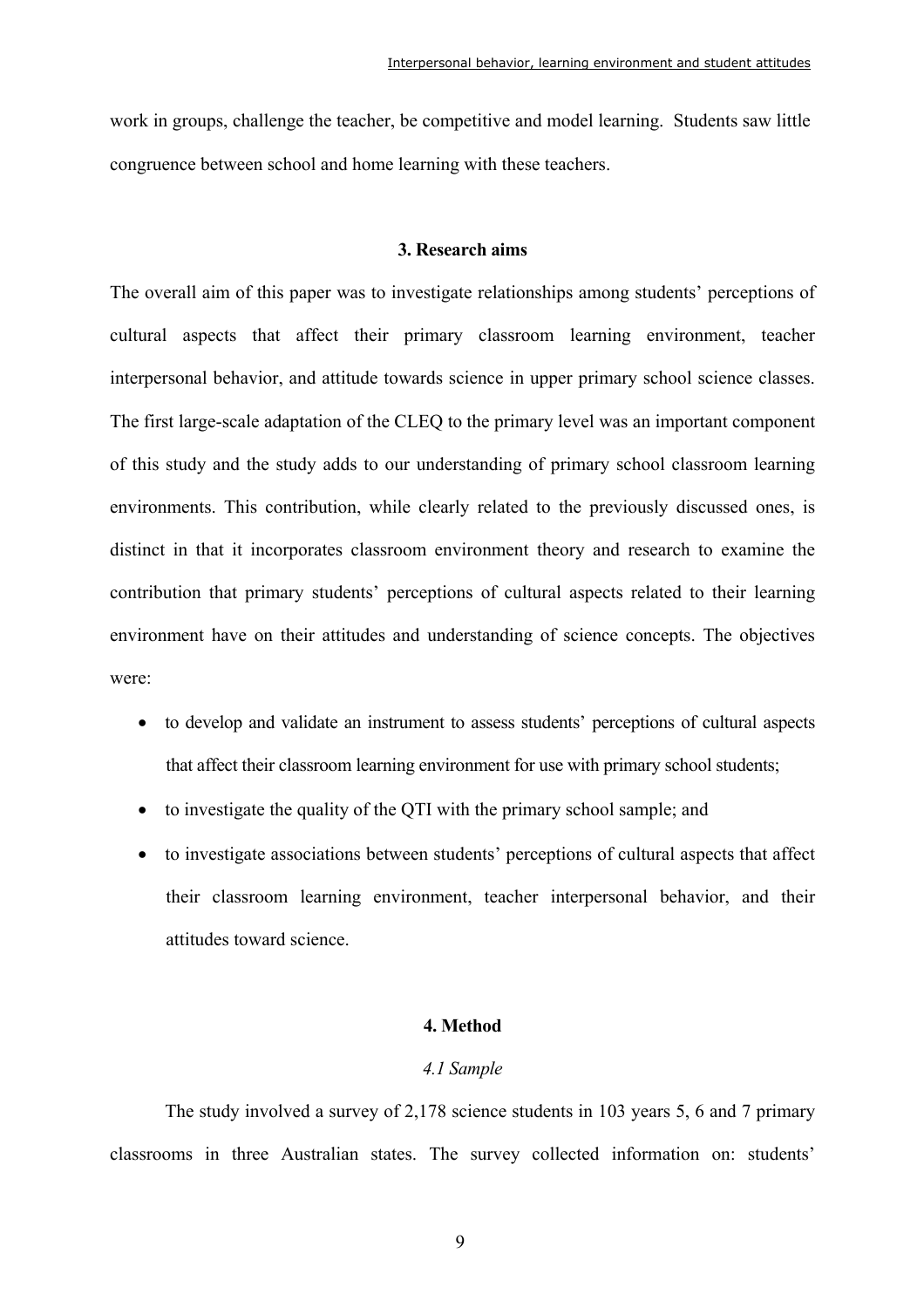perceived cultural aspects of the learning environment (CLEQ Primary); students' perceptions of their teachers' interpersonal behavior (QTI Primary); and students' attitudes. Of the students, 1,114 (51.4 percent) was female. Also, 710 students (32.7 percent) were grade 5 students, 697 students were located in grade 6 (32.1 percent), and the remainder of the students (35.3 per cent) in grade 7.

#### *4.2 Instrumentation*

#### *4.2.1 Student attitudes: enjoyment*

Klopfer (1976) conceptualized the term '*attitude toward science*' by developing six categories of conceptually different attitudinal aims. These categories were: manifestation of favourable attitudes to science and scientists; acceptance of scientific enquiry as a way of thought; adoption of scientific attitudes; enjoyment of science learning experiences; development of interest in science and science-related activities; and development of interest in pursuing a career in science (Shulman & Tamir, 1972). The *Test of Science Related Attitudes* (TOSRA), designed to measure these scales separately, was written for use with secondary school students (Fraser, 1981). One of the TOSRA scales, from which the 7-item *Attitude To This Class* scale was devised, was selected for this study. This scale has been validated in Australia (Fisher, Rickards, Goh & Wong, 1997). The original name for this TOSRA scale, the *Enjoyment of Science Lessons* (ENJ) (Fraser & Fisher, 1982), was chosen for this study. It has been shown that enjoyment (or pleasure) is strongly related to other attitudinal concepts and elements, such as relevance, confidence, interest and effort (e.g. den Brok, 2001). Thus, the more enjoyment students experience in science, the more relevance they attach to science for their future education and occupation, the more confidence they have in performing well in science, the more interested they are in science, and the more effort they are willing to invest into learning science.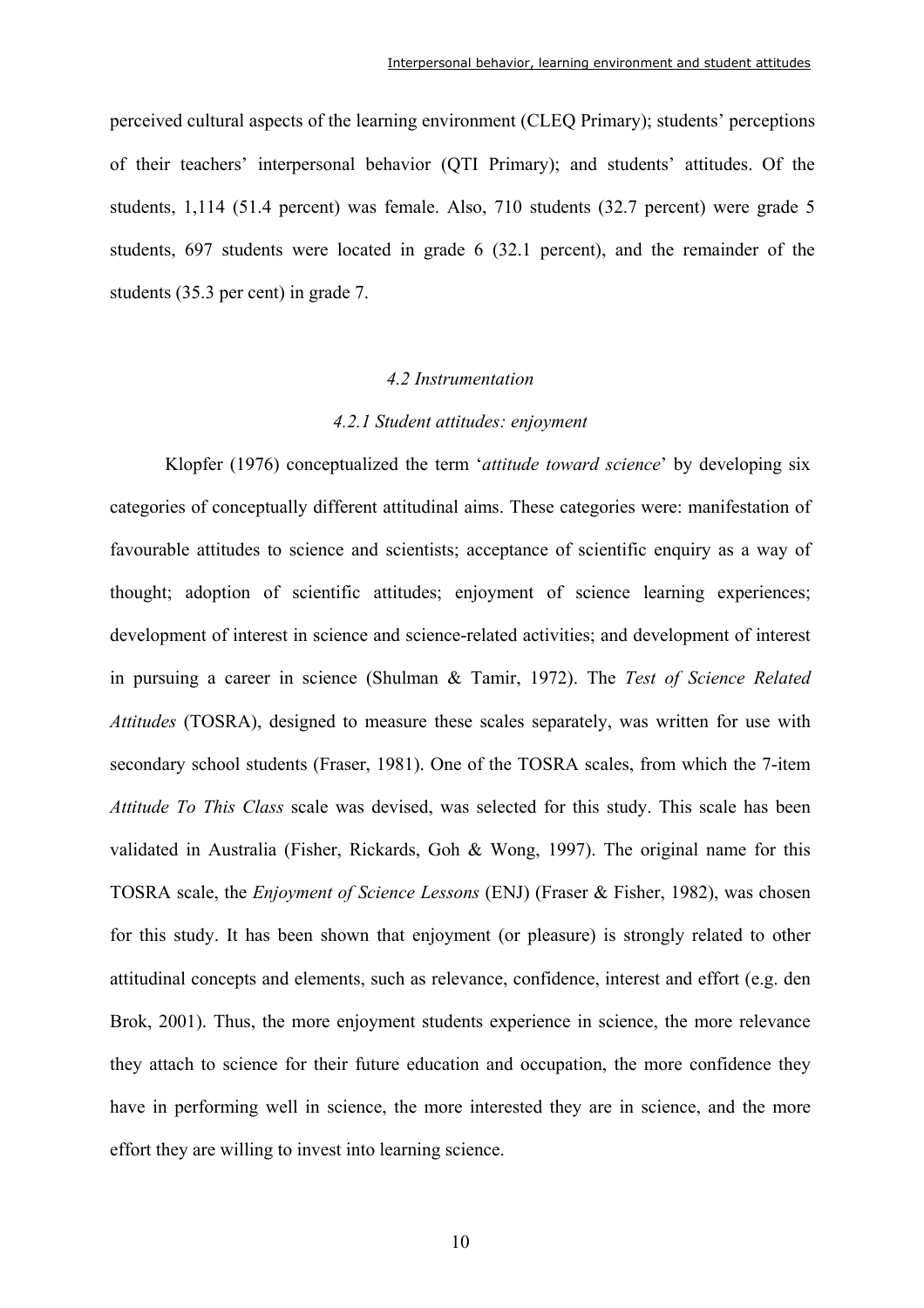For the Enjoyment (ENJ) scale, a Cronbach alpha of 0.88 was found at the student level and of 0.95 at the class level. On a scale of 0 to 1, the average score was .68 and the standard deviation was .20. Eta-squared was .20, indicating that about 20 percent of the variance was on the class and school levels.

#### *4.2.2 Cultural Learning Environment Questionnaire (CLEQ)*

Given the fact that the CLEQ was originally devised for secondary education students, it was decided to elaborately establish validity and reliability for the present study conducted in primary education. First, a factor analysis was conducted on the 15 CLEQ items at the class level. This analysis indicated that three factors with an eigenvalue larger than one could be extracted, explaining 68.0 percent of the variance. A varimax rotation of the factor loadings indicated that most of the items conformed to their a-priori scales (see Appendix A). From Appendix A it appears that the item 'I like it when my work receives as much praise as other students' work' (eq1) loads best on the equity scale, but also has some affiliation with the congruence scale. Similarly, the item 'I feel that it is important for the class to work together as a team' (col2) loads on all three scales, and highest on the congruence scale, rather than the collaboration scale. Also, the item ' It is important for me to be involved in class discussions' (col4) is interpreted by students more in terms of equity (or congruence) than in terms of collaboration.

As a second step, uni-dimensionality of the three scales was determined by computing Cronbach's alpha, both at the student and class level. As can be seen in Table 1, all three scales were perceived as reliable (alpha  $> .70$ ), with the congruence scale having the highest alpha coefficient. The mean correlation of each of the scales with the other two scales was used as a measure of discriminant validity. Associations between the scales are moderate to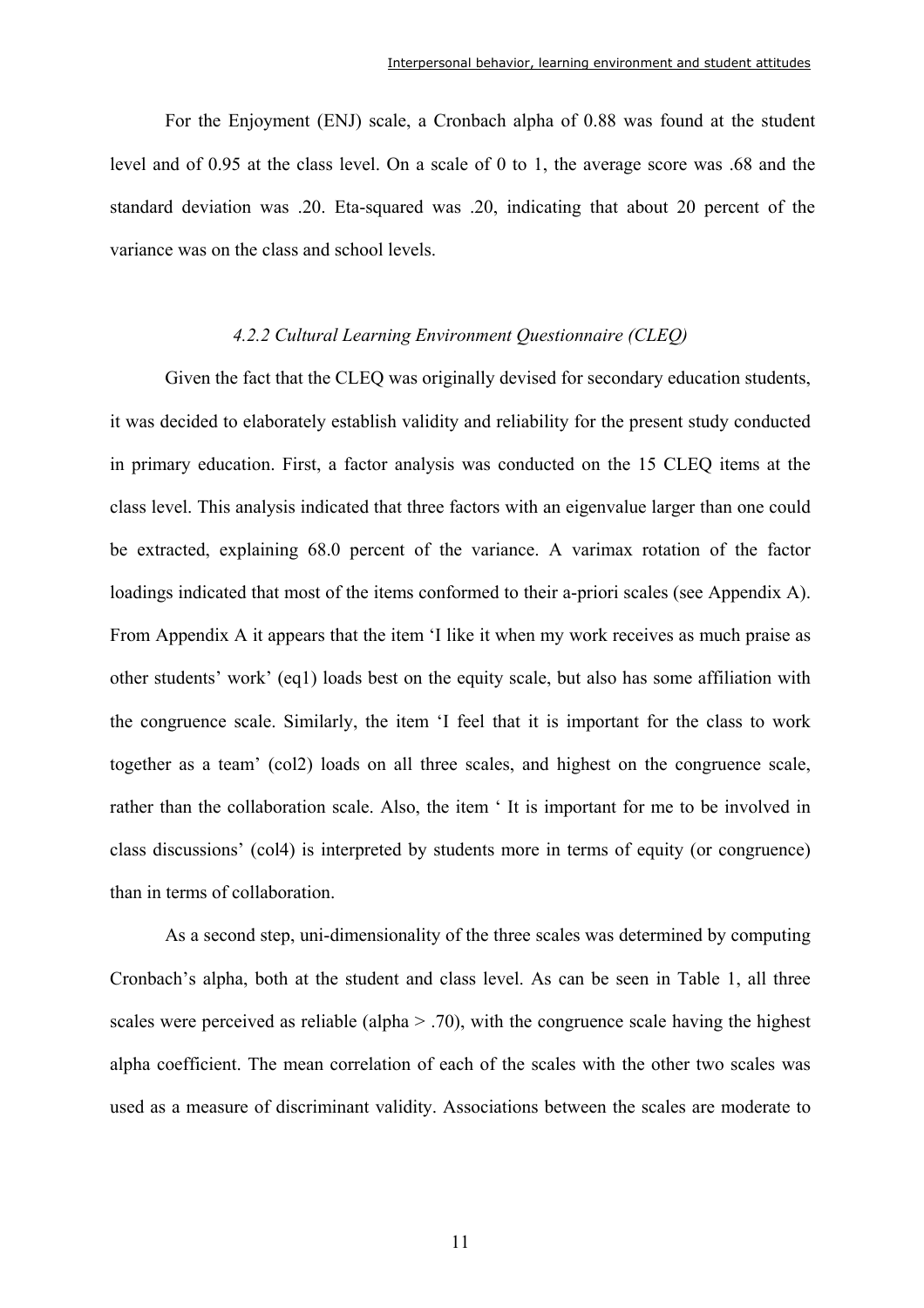strong, however, sufficiently low to warrant the fact that the three elements are distinctive from each other.

#### - Insert Table 2 about here –

With MLN for Windows we determined the percentage of variance of each CLEQ scale at the student, class and school level. As can be seen in Table 3, roughly 90 percent of the variance in each CLEQ scale is located at the student level, with small percentages left at the class and school levels. Surprisingly, all scales have variance at the school level, suggesting that schools can vary across classes with respect to the amount of equity, collaboration and congruence perceived. This is particularly true for the congruence scale.

#### - Insert Table 3 about here –

#### *4.2.3 Questionnaire on Teacher Interaction (QTI)*

Data about the perceptions of students on their teachers' interpersonal behavior were gathered by means of the *Questionnaire on Teacher Interaction (QTI)*. This questionnaire has demonstrated high validity and reliability in various countries (e.g. den Brok, 2001; Wubbels & Levy, 1993). The Australian version of the QTI was distributed among the students. This version consists of 48 items which are answered on a five-point Likert scale. These items are divided into eight scales which conform to the eight sectors of the model. The Australian version of the QTI has adequate reliability and validity, both for primary and secondary education students (e.g. den Brok, 2001; Fraser, 2002; Wubbels & Levy, 1993). In this paper data were primarily analyzed according to the two dimensions underlying the eight scales,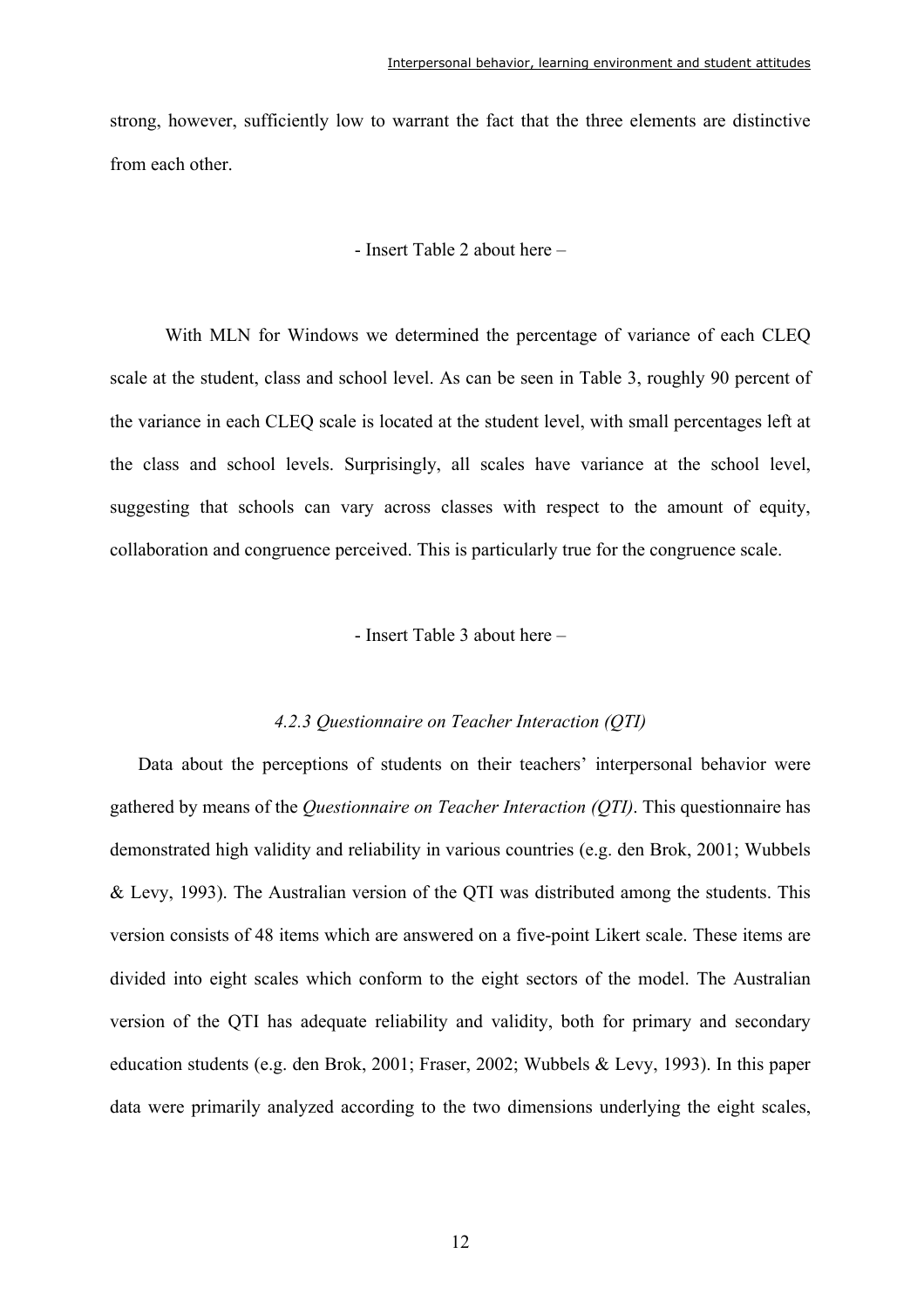influence and proximity and to the interpersonal profiles (see Wubbels & Brekelmans in this issue).

#### **5. Results**

#### *5.1 Associations between CLEQ and QTI perceptions*

First, it was determined to what degree students' perceptions of their teachers' interpersonal behavior and perceptions of the cultural aspect of the classroom environment were associated. Correlations between the dimension scores and the CLEQ scales (see Table 4) indicated that perceptions of teacher Influence were weakly positively associated with Equity, Collaboration and Congruence. However, perceptions of teacher Proximity were statistically significantly associated with Equity, Collaboration and Congruence. Thus, a teacher perceived as more cooperative (e.g. helpful/friendly and understanding and less dissatisfied and admonishing) will also be perceived as having a class with more equity between students, more cooperation and collaboration between students and more connection between the class and home environment.

- Insert Table 4 about here –

In terms of teacher interpersonal profiles (see Wubbels  $\&$  Brekelmans in this issue), it seemed that Tolerant-Authoritative and Uncertain-Tolerant teachers are perceived as establishing most equity, collaboration and congruence, whereas Repressive teachers are perceived as establishing least of these elements (see Figure 1).

- Insert Figure 1 about here –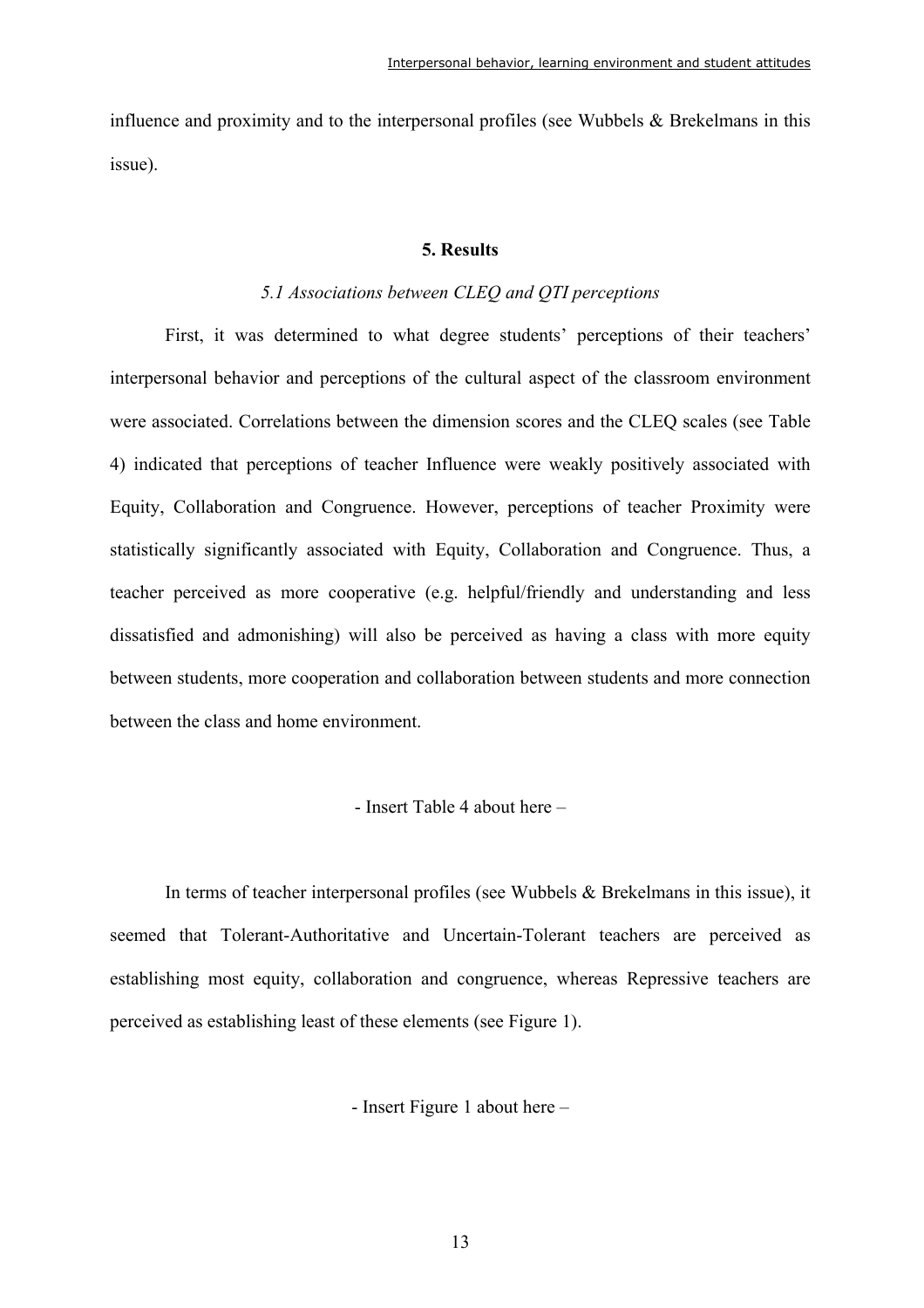Percentages of variance explained in CLEQ scales by interpersonal types are 20 (equity), 26 (collaboration) and 22 (congruence). This means that some (interpersonal) types of teachers are much better able to realize equity, congruence and collaboration in their classroom than do other types of teachers. In fact, teachers' interpersonal style can predict up to one fifth of the variation in equity, collaboration and congruence between teachers. This provides, similar to the previous analysis, evidence for the fact that perceptions of cultural aspects of the learning environment and teachers' interpersonal behavior are strongly connected and influence each other.

### *5.2 Associations between enjoyment and student perceptions of their learning environment*

Results of correlational and multilevel analyses display a distinctive pattern (Table 5 and 6). First of all, student gender displays no (statistically significant) association with enjoyment. Both grade level and class size are negatively related to enjoyment, meaning that the larger the class and the higher the grade level, the less enjoyment students experience in class.

Interestingly, teacher Proximity and Influence are both positively associated with student enjoyment, taking into account grade level, student gender and class size. Although the raw coefficient of teacher Influence is higher than the coefficient of teacher Proximity, this trend is opposite in terms of the – more relevant – effect size (see Table 7). In terms of effect sizes, teacher Proximity has twice the effect that teacher Influence has on enjoyment.

When considered uniquely at the class level, Congruence is also significantly associated with enjoyment. Moreover, in terms of effect size it seems that congruence is the variable with the largest effect on enjoyment. Collaboration and Equity are not significantly associated with enjoyment. In terms of the total amount of variance explained it seems that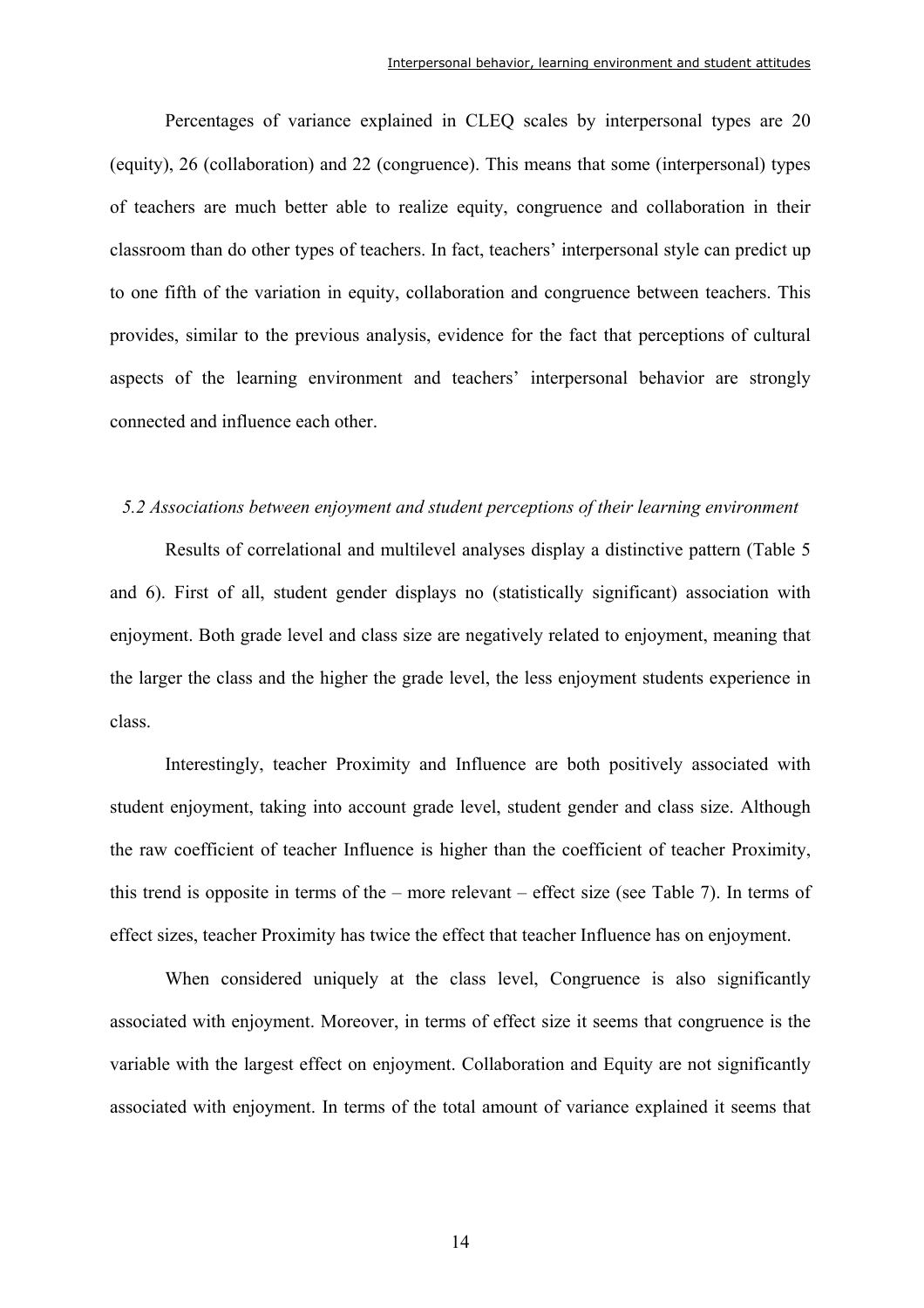when considered uniquely, Congruence explains twice the amount of variance that teacher Influence and Proximity explain.

When QTI and CLEQ variables are entered simultaneously, the effect of teacher Influence reduces and becomes non-significant. In a similar vein, the effects of Equity and Collaboration shrink. Teacher Proximity and Congruence remain significantly associated, with the effect of Proximity shrinking by half in terms of effect size and the effect of Congruence remaining similar. In terms of the amount of variance explained, it seems that the interpersonal variables hardly have an additive effect to the effect of Congruence. This picture remains unchanged when all non-significant variables (e.g. Influence, Collaboration, Equity) are removed from the model.

#### - Insert Table 5, 6 and 7 about here –

Looking at the percentages of variance (Table 6), it seems that most of the variance is located at the student level (85 percent), the remainder at the class and school level. Interestingly enough, the percentage of variance at the school level is equally high as the percentage of variance at the class level. This means that some schools are able to attract more motivated students and/or to keep their students more motivated. Usually, percentages of variance in affective student outcomes hardly differ between schools (e.g. den Brok, et al., 2004).

#### **6. Discussion**

This article has described the validation of a primary version of the CLEQ which assesses eight scales of three selected cultural aspects of the learning environment in upper primary school classrooms. The CLEQ primary was used with over 2,000 students in primary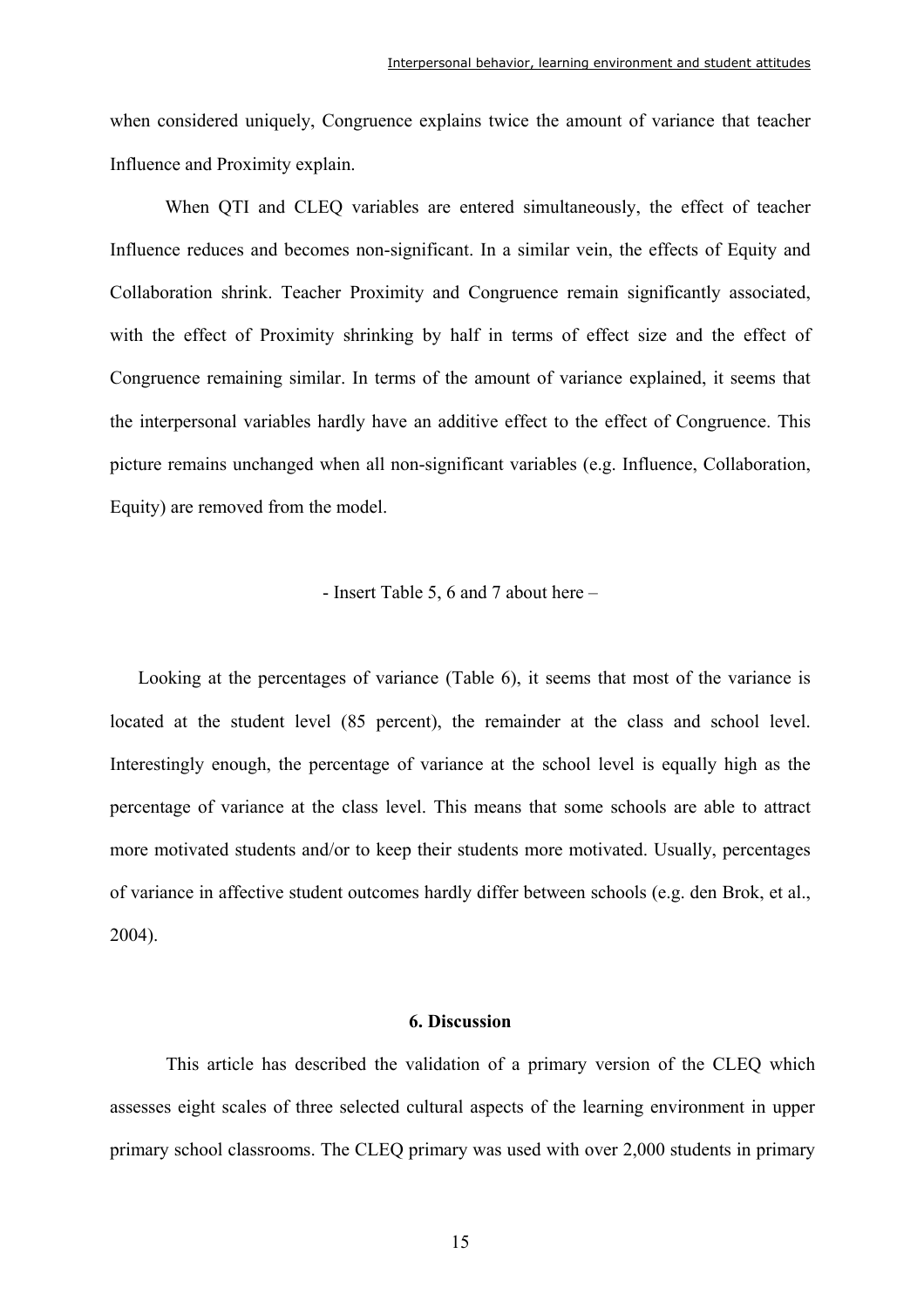classrooms in Australia. The reliability for each scale for the modified CLEQ was obtained and ranged between the acceptable values of 0.72 and 0.80. The mean correlation of each of the scales with the other two scales indicated that the scales measure different but somewhat overlapping aspects of the learning environment. A multilevel analysis of variance demonstrated that the modified questionnaire is able to distinguish between classrooms, and even schools. This modified CLEQ is a useful addition to the range of primary education learning environment instruments as it assesses important cultural aspects of the environment, namely, equity, collaboration and congruence between school and home. It is also valuable because it takes little time to use, which is particularly important for primary-level students.

All of the CLEQ scales as well as teacher Proximity (QTI) were positively associated with students' enjoyment. Congruence between home and a school was of particular importance.

 This study also investigated associations between the dimensions of interpersonal teacher behavior and cultural aspects of the learning environment. Teachers who displayed high amounts of Proximity (e.g. interpersonal closeness) were more likely to have classes where students perceived they were treated fairly, engaged in collaborative activities and noted more congruence between what they learn at school and what they do at home. The opposite was found for teachers who were perceived low on Proximity. These strong associations between perceptions of interpersonal behavior and perceptions of other elements of the learning environment are in alignment with other studies (e.g. Brekelmans, et al., 2000; den Brok, 2001; Levy, et al., 1992; Rawnsley, 1997). Generally, higher cognitive outcome scores and attitudinal outcomes are positively associated with teacher Influence, but even more so with teacher Proximity (den Brok, Brekelmans & Wubbels, 2004; den Brok, 2001; den Brok, Fisher & Scott, 2005; Rawnsley, 1997; She & Fisher, 2000; Wubbels & Levy, 1993).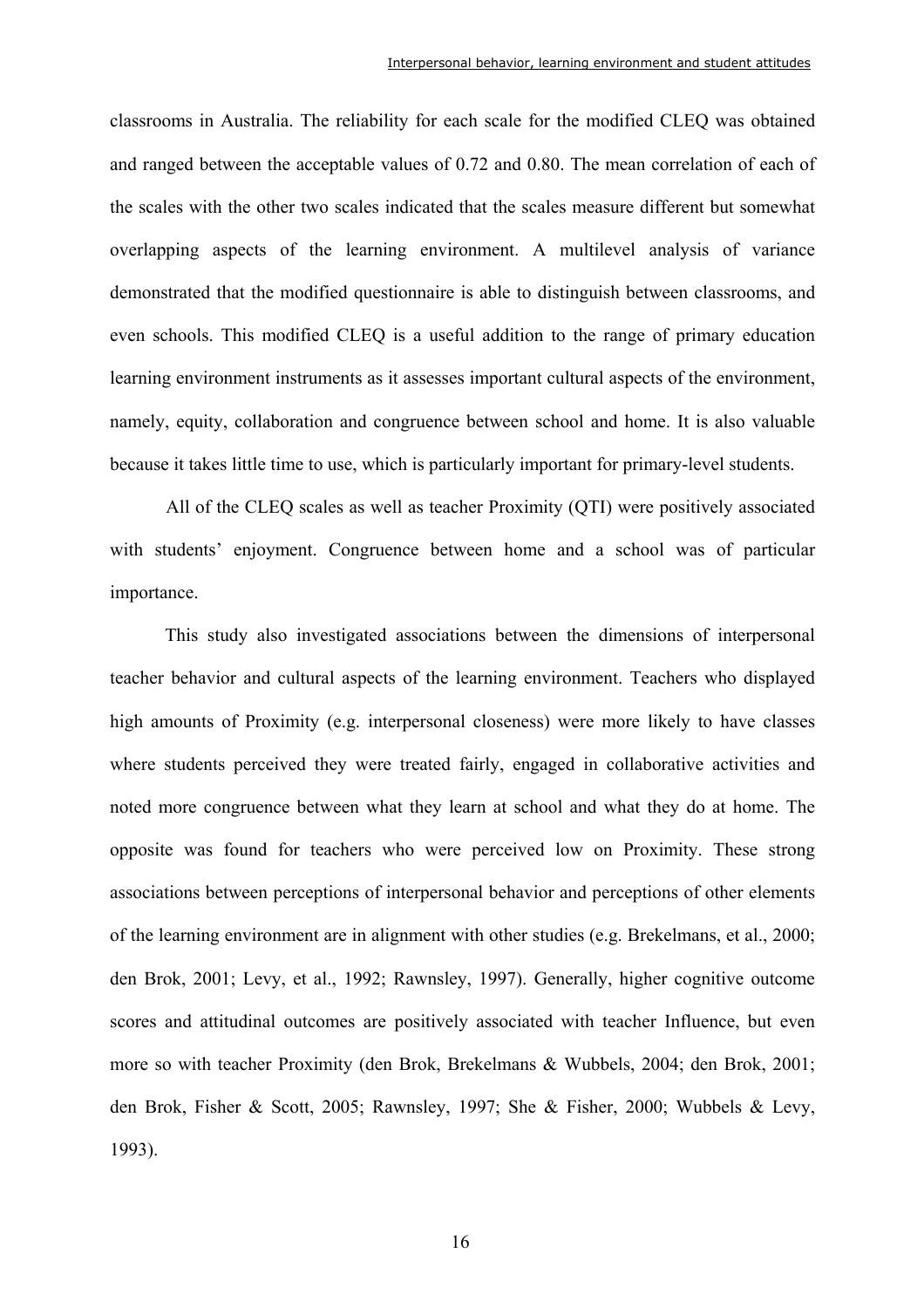This study is significant as it was the first study in Australia to investigate primary student perceptions of cultural aspects that affect their classroom learning environment. In doing so, it is acknowledged that students are active participants rather than passive recipients in the learning processes. Secondly, it is one of the first studies aimed at investigating links between primary students' perceptions of cultural aspects that affect their classroom learning environment, students' interactions with their teachers, and their attitude towards science. The underlying premise of this research is that if the nature of cultural aspects of the learning environment and student-teacher interactions, and their associations with student attitudes are understood and widely made known, teachers and teacher educators may be able to implement developments in primary science more effectively.

 The results of this study suggest that teachers and schools should attempt to create a strong congruence between the home and school environment. This finding is in line with other research, showing that cognitive and attitudinal outcomes of students are higher if parental and school environment are supportive and in alignment (e.g. Marjoribanks, 1994; Paulson, 1994). For (primary) teachers, it is important to obtain knowledge of the home situation of students. In a similar vein, it might be worth while for learning environments researchers to pay closer attention to the role of parents, and compare perceptions of students with respect to learning environments. Such research could focus on parental interpersonal style as well. The study also suggests that teachers should stimulate cooperation, both between students (collaboration) as well as between teachers and students (proximity). To this end, they could employ such behavioral strategies as smiling, keeping eye-contact, providing humor in the classroom and interacting with students before, during and after lessons, to name but a few.

 The present study also suffered a few limitations. First, there is no information whether the sample used in the study was representative for primary education in Australia.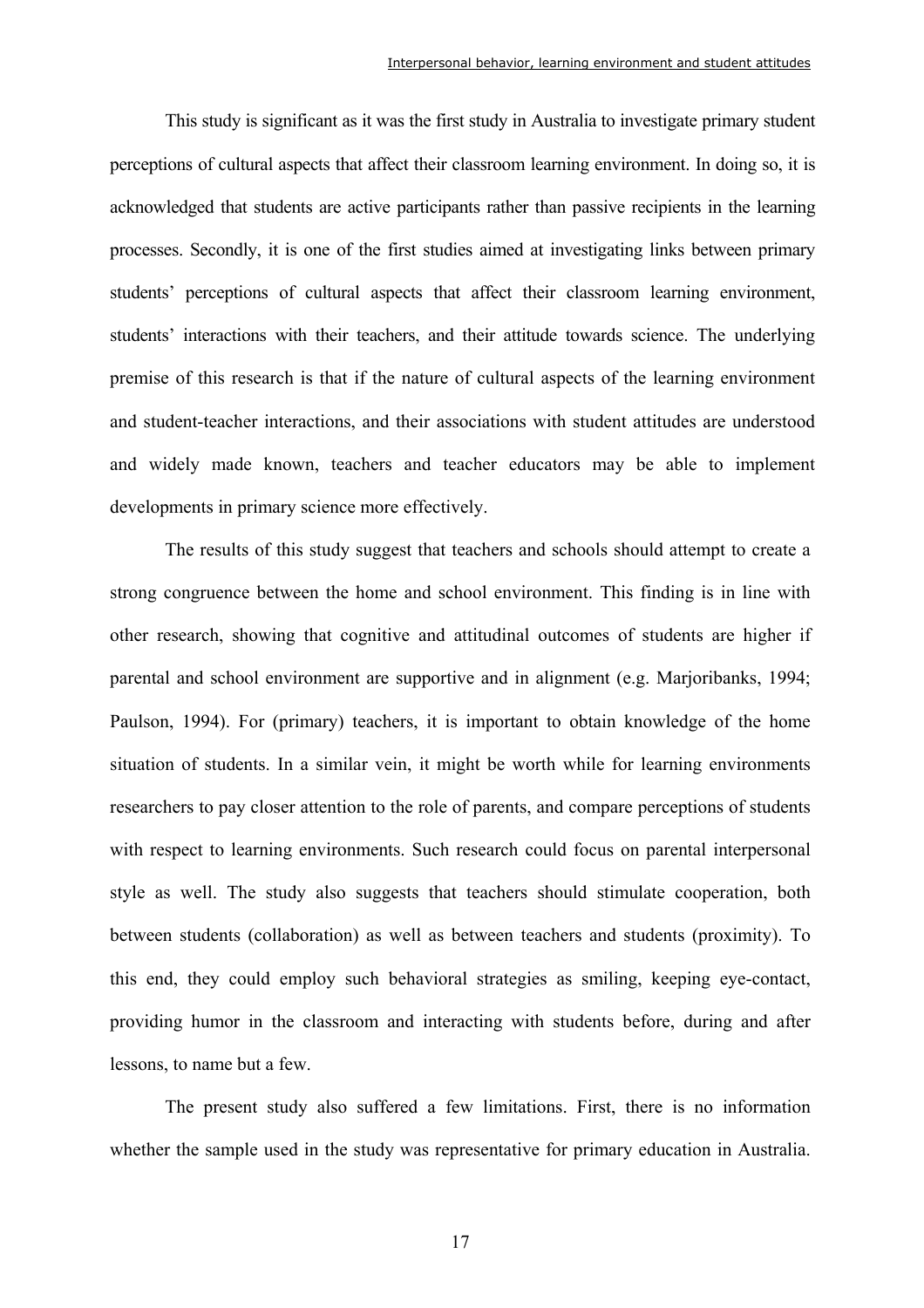We believe that the fact that many teachers from three different states were involved is a strong argument in the direction of representativity, but since schools and teachers participated on a voluntary basis, some bias in outcomes seems likely. Second, due to practical reasons, the study only utilized parts (e.g. three scales) of the CLEQ; future research could try to adapt other elements for use in primary education. Third, data collection involved only a few background variables (e.g. gender, class size and grade level). As a result, some of the reported student, class and school differences in student attitudes and perceptions of cultural aspects and of teacher interpersonal behavior may have been associated with unknown background variables, in particular students' country of birth, the length of their stay in the country, the language spoken at home, socio-economic status, and so on. However, the magnitude of these (possible) effects and the way in which such background variables coincide with the reported effects remains unknown, and warrant future study. Fourth, the study focused on students' attitudes, in particular enjoyment in science. Other attitudinal outcomes or achievement scores were not investigated, nor did the study include prior attitudes. It seems likely that students already brought specific attitudes or achievement to their classes, that would have determined their attitudes as measured in the present study to a large extent. Further efforts to include such data could be undertaken in future studies. In such a line of research, the number of (student, teacher and class) covariates could also be expanded. Finally, the study investigated associations between variables. It seems likely that reciprocal relationships exist between learning environment, interpersonal behavior and enjoyment. Thus, future studies should try to determine the causal structure behind the variables of interest.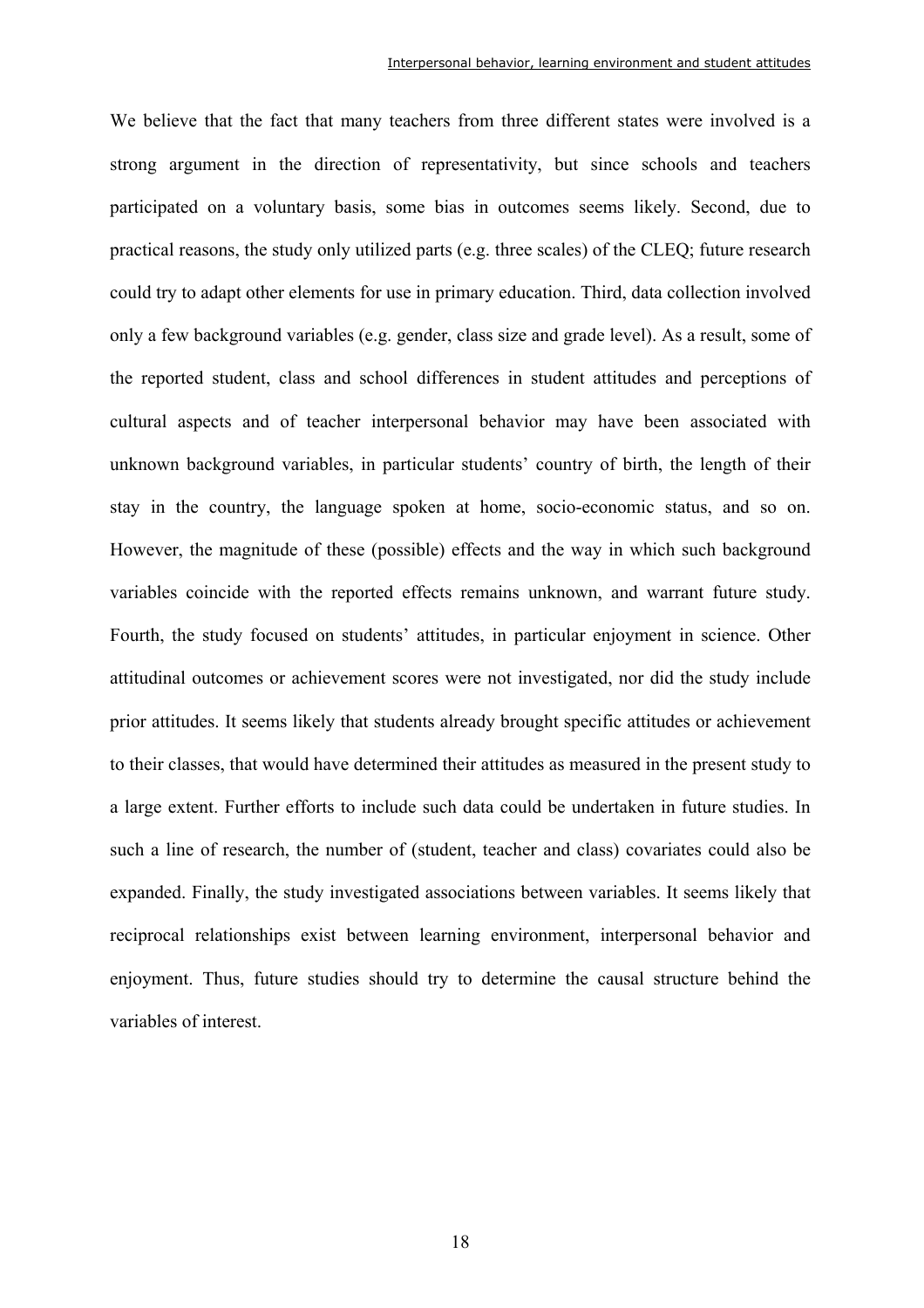#### *Acknowledgement*

The Netherlands Organisation for Scientific Research (NWO) provided funding for the third author of this study with a grant of the Foundation for Behavioural and Educational Sciences (411-21-206).

#### **References**

- Banks, J. A., & Banks, C. A. M. (1993). *Multicultural education: Issues and perspectives (second edition)*. Boston: Allyn and Bacon.
- Brekelmans, M., Sleegers, P., & Fraser, B. J. (2000). Teaching for active learning. In P. R. J. Simons, J. L. van der Linden, & T. Duffy (eds.), *New learning* (pp. 227-242). Dordrecht: Kluwer Academic Publishers.
- Brok, P. den (2001). *Teaching and student outcomes*. Utrecht: W. C. C.
- Brok, P. den, Brekelmans, M., & Wubbels, T. (2004). Interpersonal teacher behavior and student outcomes. *School Effectiveness and School Improvement, 15* (3/4), 407-442.
- Brok, P. den, Fisher, D. L., & Scott, R. (2005). The importance of teacher interpersonal behavior for student attitudes in Brunei primary science classes. *International Journal of Science Education, 7* (3), 765-779.
- Creemers, B. P. M. (1994). *The effective classroom.* London: Cassell.
- Dhindsa, H.S. (2005). Cultural learning environment of upper secondary students. *International Journal of Science Education, 27* (5), 575-592.
- Driver, R. (1989). Students' conceptions and the learning of science. *International Journal of Science Education, 11*, 481-490.
- Eriksen, T. H. (2002). *Ethnicity and nationalism: anthropological perspectives*. London: Pluto Press.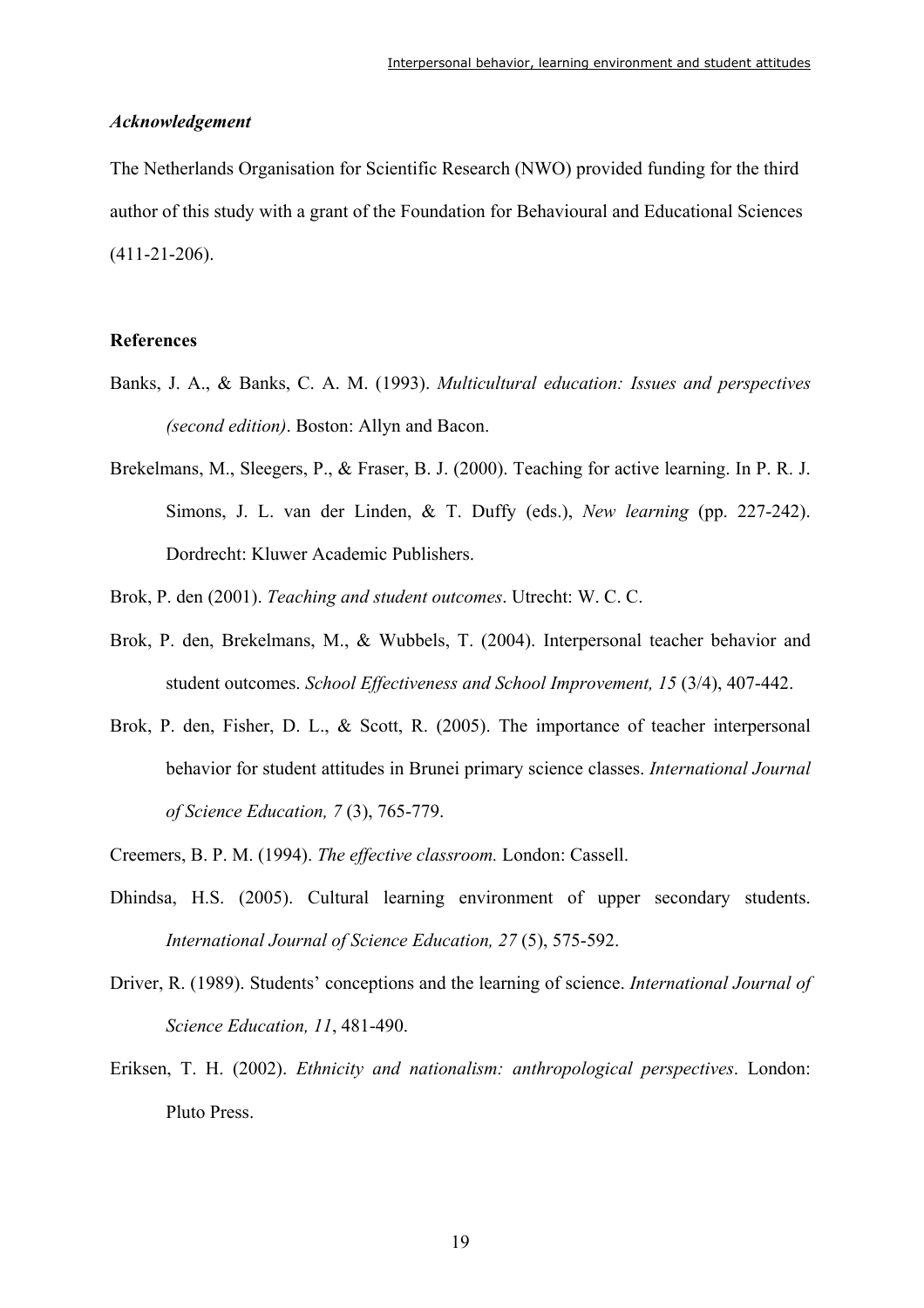- Fisher, D., Rickards, T., Goh, S., & Wong, A., (1997). Perceptions of interpersonal teacher behavior in secondary science classrooms in Singapore and Australia. *Journal of Applied Research in Education, 1* (2), 2-11.
- Fisher, D. L., & Waldrip, B. G. (1999). Cultural factors of science classroom learning environments, teacher-student interactions and student outcomes. *Journal of Science Education and Technology, 17 (1),* 83-96.
- Fisher, D. L., & Waldrip, B. G. (2002). Measuring culturally sensitive factors of classroom learning environments with the CLEQ. In S. C. Goh & M. S. Khine (Eds.), *Studies in educational learning environments: An international perspective* (pp 27-48). Singapore: World Scientific.
- Fraser, B. J. (1981). *Test of science-related attitudes.* Melbourne: ACER.
- Fraser, B. J. (1994). Research on classroom and school climate. In D. Gabel (Ed.), *Handbook of research on science teaching and learning* (pp. 493-541). New York: Macmillan.
- Fraser, B. J. (1998). Science learning environments: Assessment, effects and determinants. In B. J. Fraser and K. Tobin (Eds.), *International Handbook of Science Education* (pp. 527-564). Dordrecht, The Netherlands: Kluwer.
- Fraser, B. J. (2002). Learning environments research : yesterday, today and tomorrow. In S. C. Goh, & M. S. Khine (Eds.), *Studies in educational learning environments: an international perspective* (pp. 1-27). Singapore: World Scientific.
- Fraser, B. J., & Fisher, D. L. (1982). Predicting students' outcomes from their perceptions of classroom psychosocial environment. *American Educational Research Journal, 19*, 498-518.
- Gay, G. (2002). Culturally responsive teaching in special education for ethnically diverse students: setting the stage. *Qualitative Studies in Education, 15* (6), 613-629.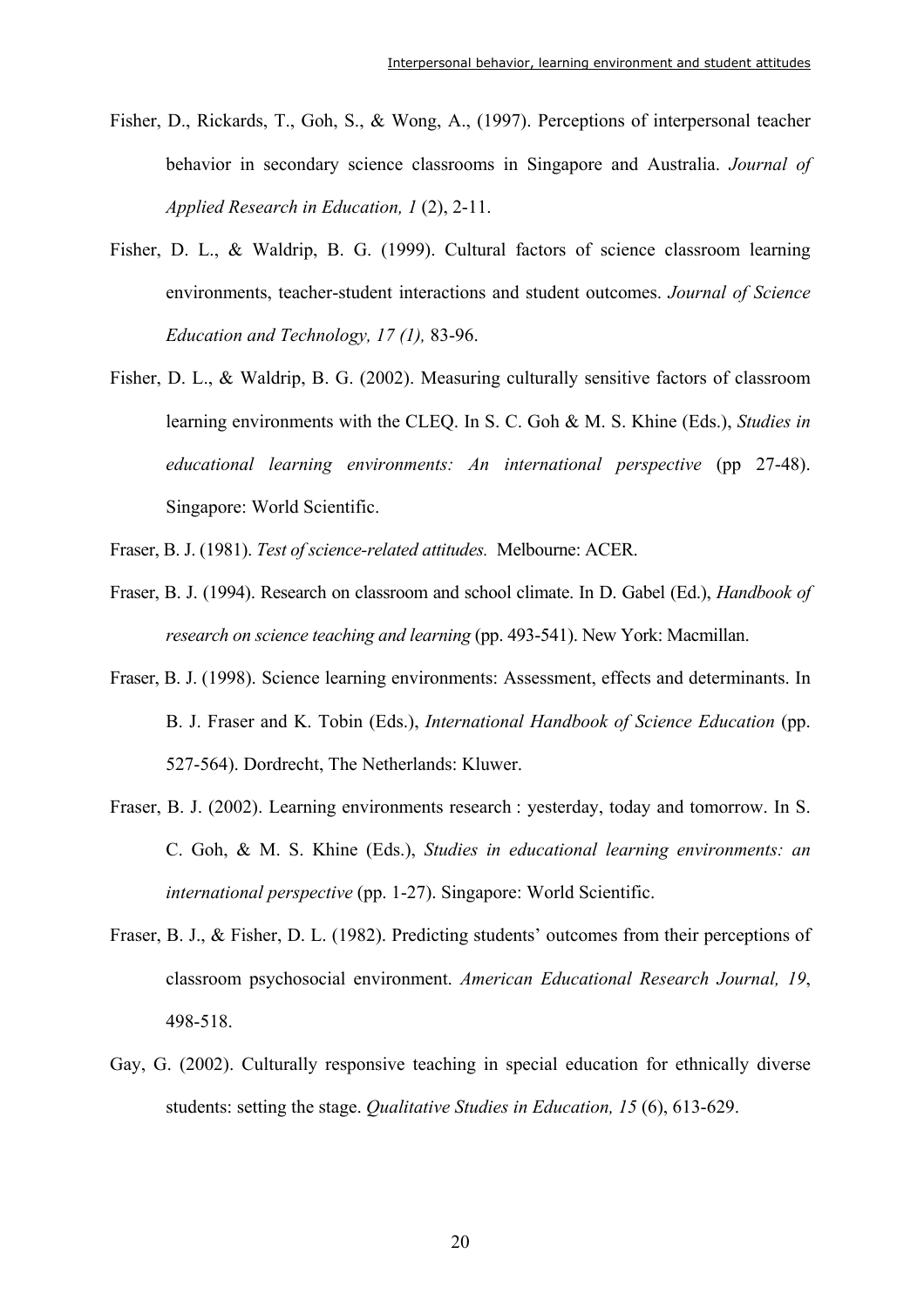- Hodson, D. (1999). Going beyond cultural pluralism: Science education for sociopolitical action. *Science Education, 83* (6), 775-796.
- Hofstede, G. (1991). *Cultures and organizations: Software of the mind*. London: McGraw-Hill.
- Hofstede, G. (1986). Cultural differences in teaching and learning. *International Journal of Intercultural Relations, 10*, 301-320.
- House, R., Javidan, M., Hanges, P., & Dorfman, P. (2002). Understanding cultures and implicit leadership theories across the globe: an introduction to the project GLOBE. *Journal of World Business, 37*, 3-10.
- Jacobs, D. T. (2003). *Shifting Attention from "Discipline Problems" to "Virtue Awareness" in American Indian and Alaska Native Education*. ERIC Digest ED480732.
- Jegede, O. J., & Okebukola, P. A. (1991). Differences in socio-cultural environment perceptions associated with gender in science classrooms. *Journal of Research in Science Teaching, 29*, 1-7.
- Klopfer, L. E. (1976). A structure for the affective domain in relation to science education. *Science Education, 60*, 299-312.
- Levy, J., den Brok, P., Wubbels, T., & Brekelmans, M. (2003). Students' perceptions of interpersonal aspects of the learning environment. *Learning Environments Research, 6* (1), 5-37.
- Levy, J., Rodriguez, R., & Wubbels, Th. (1992). Teacher communication style and instruction. *The Study of Learning Environments, 7*, 11-18.
- Marjoribanks, K. (1994). Families, schools and children's learning: a study of children's learning environments. *International Journal of Educational Research, 21*, 439-555.
- Paulson, S. E. (1994). Relations of parenting style and parental involvement with ninth-grade students' achievement. *Journal of Early Adolescence, May*, 13-21.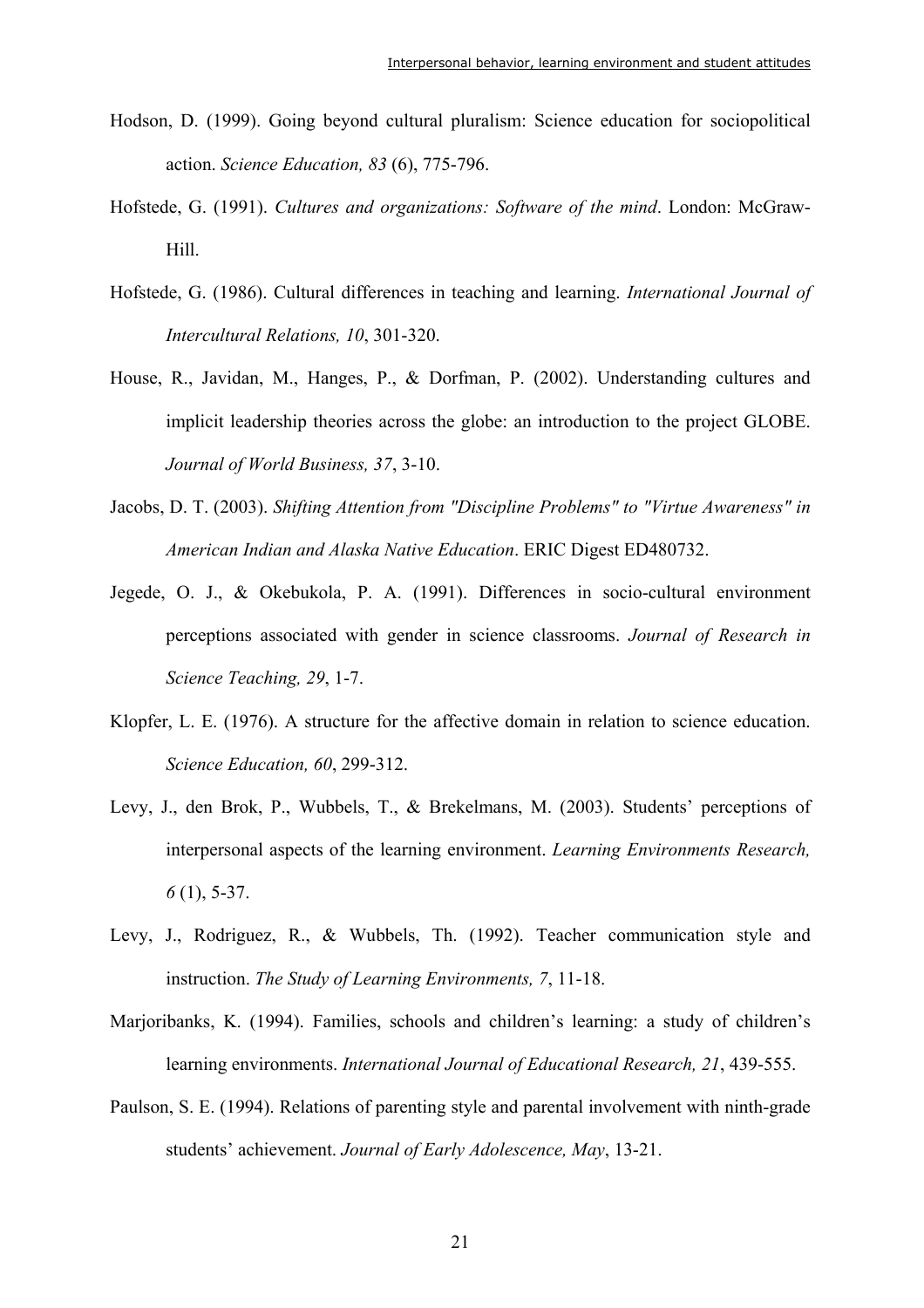- Rawnsley, D. G. (1997). *Associations between classroom learning environments, teacher interpersonal behavior and student outcomes in secondary Mathematics classrooms*. Unpublished doctoral dissertation. Perth: Curtin University, Science and Mathematics Education Centre.
- She, H., & Fisher, D. (2000). The development of a questionnaire to describe science teacher communication behavior in Taiwan and Australia. *Science Education, 84,* 706-726.
- Shulman, L. S., & Tamir, P. (1972). Research on teaching in the natural sciences. In R. M. W. Travers, (Ed.), *Second handbook of research on teaching* (pp. 1098-1148). Chicago, IL: Rand McNally.
- Spera, C. (2005). A Review of the Relationship Among Parenting Practices, Parenting Styles, and Adolescent School Achievement. *Educational Psychology Review, 17* (2), 125- 146.
- Squire, K. D., MaKinster, J. G., Barnett, M., Luehmann, A. L.,&. Barab, S. L. (2003). Designed curriculum and local culture: Acknowledging the primacy of classroom culture. *Science Education, 87*, 468-489.
- Steinberg, L., Dornbusch, S. M., & Brown, B. B. (1992). Ethnic differences in adolescent achievement: An ecological perspective. *American Psychologist, 47*(6), 723-729.
- Triandis, H. C. (1994). *Culture and social behavior*. New York: McGraw-Hill.
- Waldrip, B. G. & Taylor, P. C. S. (1999). Standards for the Cultural Contextualisation of Interpretative Research: A Melanesian Case. *International Journal of Science Education, 3*, 249-260.
- Wubbels, T., & Levy, J. (1993). *Do you know what you look like?* London: The Falmer Press.
- Wubbels, T., Brok, P. den, Veldman, I., & Tartwijk, J. van (in press). *Teacher interpersonal competence for Dutch multicultural classes*. Manuscript accepted for publication in *Teachers and Teaching: Theory and Practice*.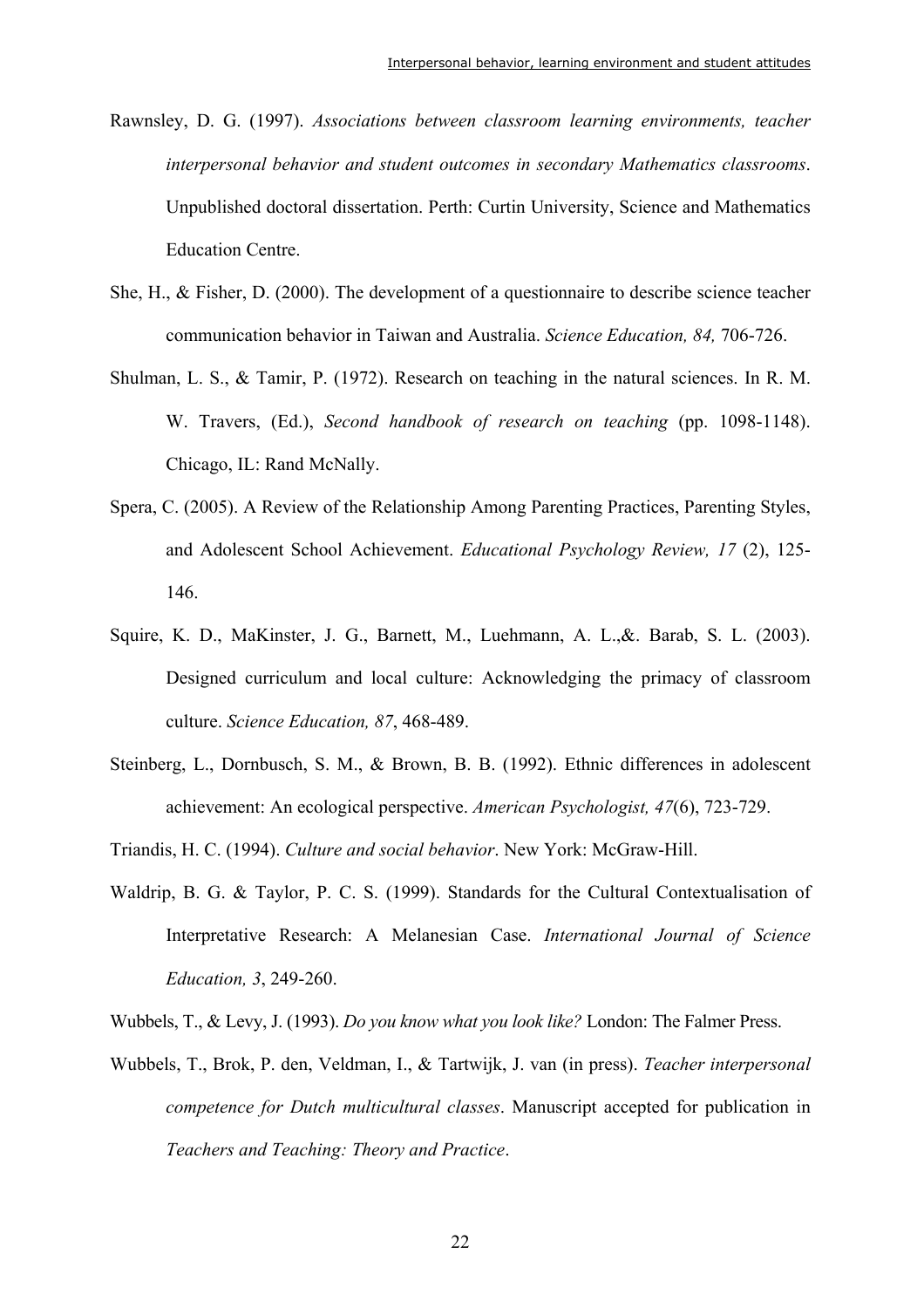# Appendix A

Items of the CLEQ used in the present study.

| Item             | Item text                                    | F1   | F2   | F <sub>3</sub> |
|------------------|----------------------------------------------|------|------|----------------|
|                  |                                              |      |      |                |
| Eq1              | I like it when my work receives as           | .642 |      | .403           |
|                  | much praise as other students' work.         |      |      |                |
| Eq2              | I like to get the same amount of help        | .544 |      |                |
|                  | from the teacher as do other students.       |      |      |                |
| Eq <sub>3</sub>  | I like to have the same amount of say in     | .851 |      |                |
|                  | this class as other students.                |      |      |                |
| Eq4              | I like to be treated the same as other       | .822 |      |                |
|                  | students in this class.                      |      |      |                |
| Eq5              | I like it when I get the same chance to      | .746 |      |                |
|                  | answer questions as other students.          |      |      |                |
| Col1             | I like working in groups.                    |      | .860 |                |
| Col <sub>2</sub> | I feel that it is important for the class to | .422 | .498 | .524           |
|                  | work together as a team.                     |      |      |                |
| Col <sub>3</sub> | I would rather decide what to do as a        |      | .669 |                |
|                  | group than to make a decision by             |      |      |                |
|                  | myself.                                      |      |      |                |
| Col <sub>4</sub> | It is important for me to be involved in     | .591 |      | .440           |
|                  | class discussions.                           |      |      |                |
| Col <sub>5</sub> | I like to work with other students.          |      | .762 |                |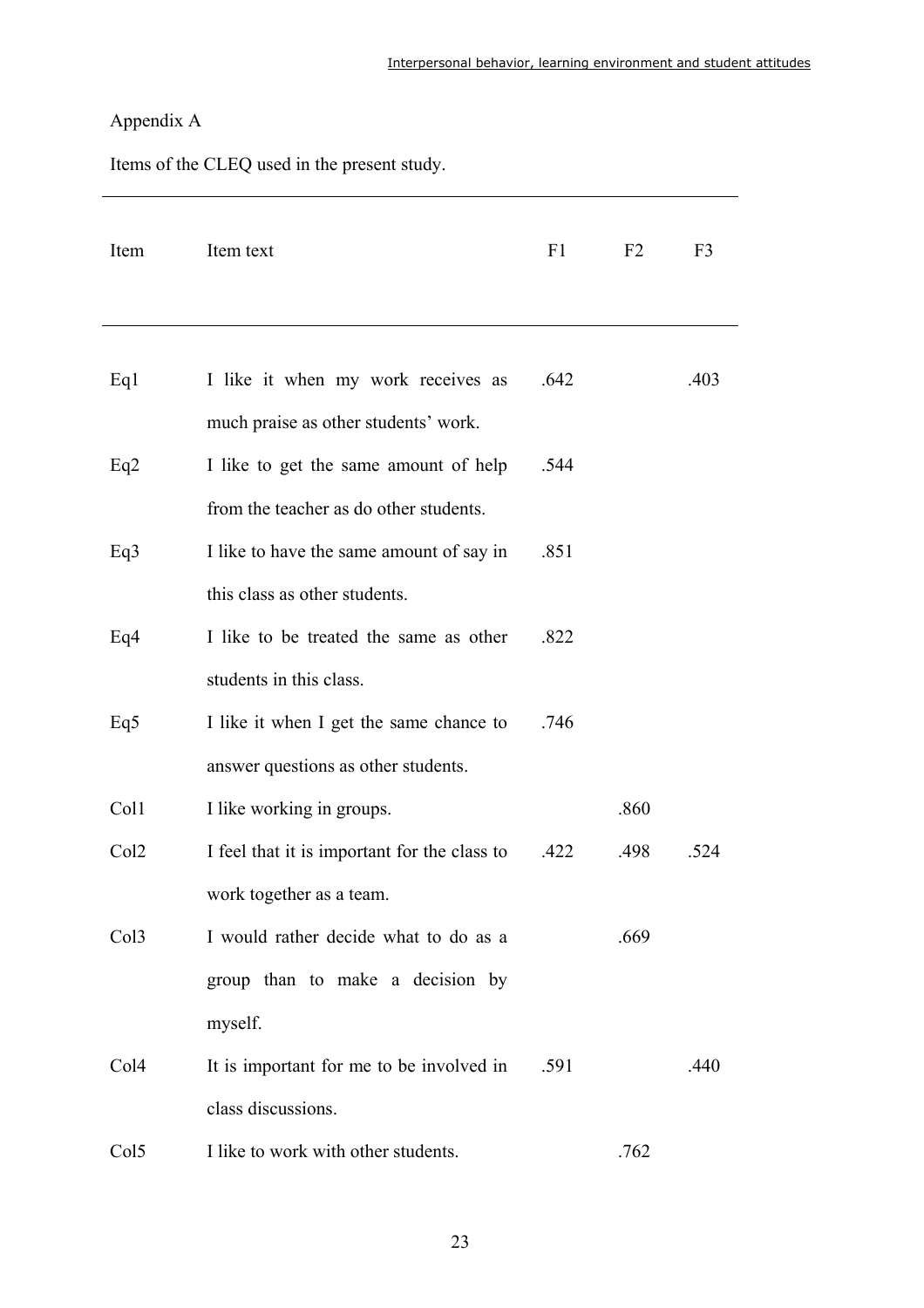| Con1 | What I learn at home helps me to do            | .787 |
|------|------------------------------------------------|------|
|      | things at school.                              |      |
| Con2 | What I learn in school helps me to do          | .743 |
|      | things at home.                                |      |
| Con3 | I feel that ideas I learn at school are        | .813 |
|      | similar to those I learn at home.              |      |
| Con4 | What I learn in this class agrees with         | .776 |
|      | what I learn at home.                          |      |
| Con5 | What I learn in this class helps me at<br>.494 | .695 |
|      | home.                                          |      |

Note: Eq = Equity; Col = Collaboration; Con = Congruence; F1 = factor loadings on factor analysis for factor 1;  $F2 =$  factor loadings of factor 2;  $F3 =$  factor loadings of factor 3. Only factor loadings larger than .4 are displayed.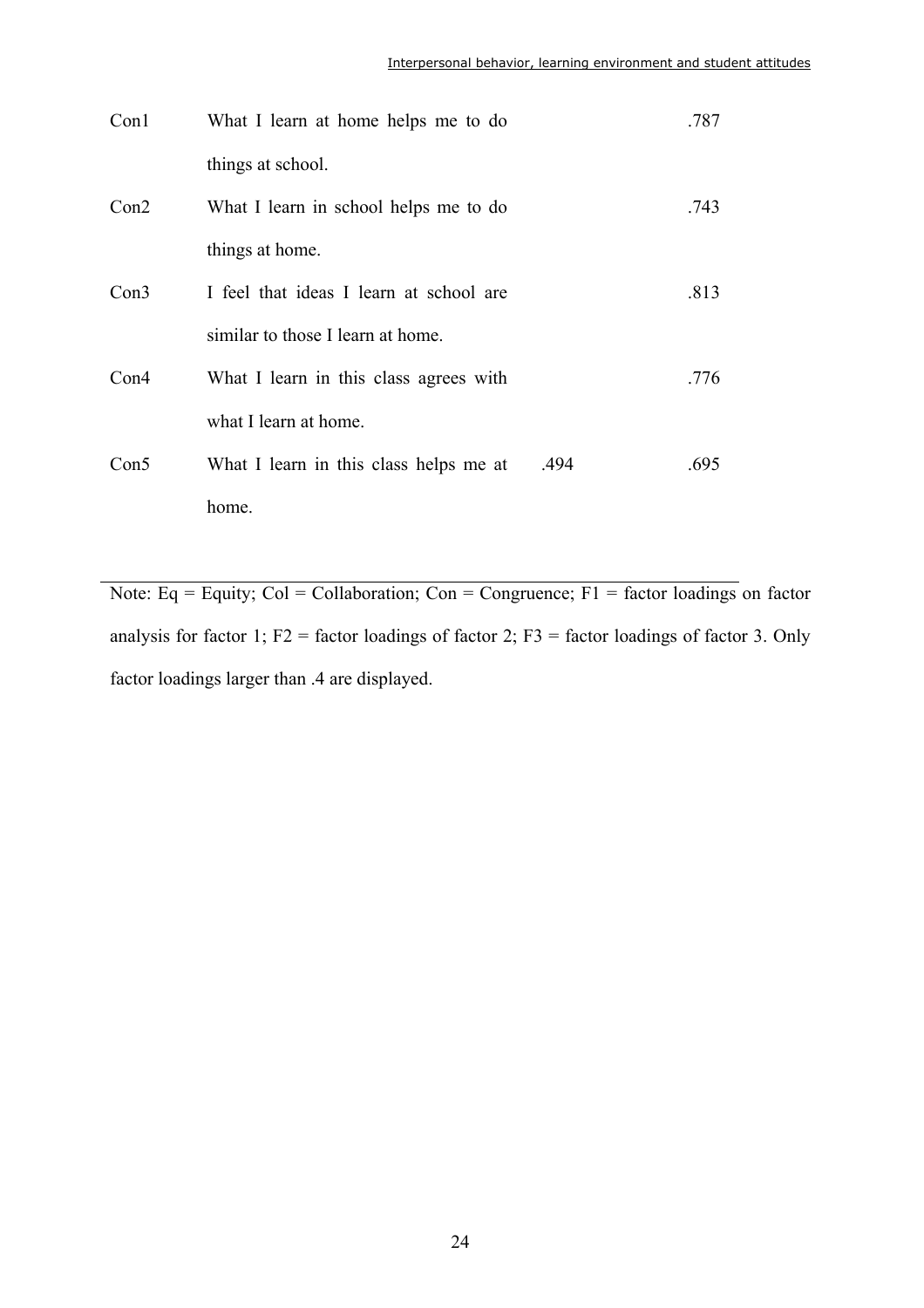## Table 1

CLEQ scales and cultural dimensions

| CLEQ scale        | Cultural dimension(s)                  |
|-------------------|----------------------------------------|
|                   |                                        |
| Equity            | Power distance, gender egalitarianism  |
| Collaboration     | Collectivism                           |
| Competition       | Assertiveness, performance orientation |
| Teacher authority | Power distance                         |
| Modelling         |                                        |
| Congruence        | -                                      |
|                   |                                        |

### Table 2

*Cronbach's Alpha and Average Scale Correlation of CLEQ Scales*.

| Scale         | Alpha (student) Alpha (class) |     | Average scale   |
|---------------|-------------------------------|-----|-----------------|
|               |                               |     | correlation     |
|               |                               |     | (student/class) |
|               |                               |     |                 |
|               |                               |     |                 |
| Equity        | .72                           | .85 | .49 / .63       |
| Collaboration | .73                           | .81 | .49 / .63       |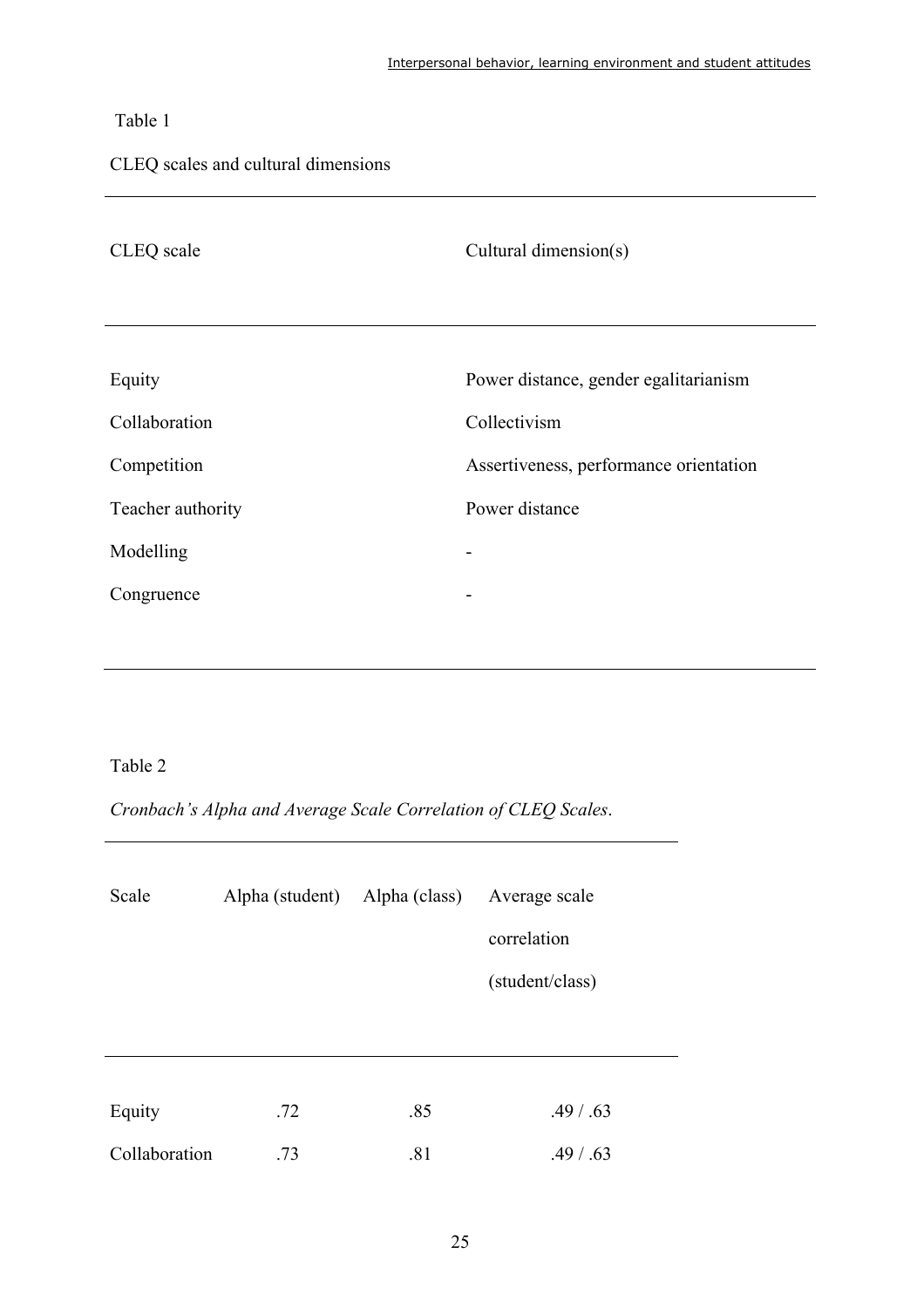| Congruence | .80 | .89 | .49 / .63 |
|------------|-----|-----|-----------|
|            |     |     |           |
|            |     |     |           |
|            |     |     |           |
|            |     |     |           |

# Table 3

*Percentages of Variance in CLEQ Scales at Student, Class and School Level.*

| Scale         | Student | Class | School |
|---------------|---------|-------|--------|
|               |         |       |        |
|               |         |       |        |
| Equity        | 90.0    | 5.0   | 5.0    |
| Collaboration | 95.2    | 2.4   | 2.4    |
| Congruence    | 91.5    | 2.1   | 6.4    |
|               |         |       |        |

### Table 4

*Correlations between CLEQ Scales and QTI Dimensions* 

|                | Equity | Collaboration | Congruence |
|----------------|--------|---------------|------------|
| Student level  |        |               |            |
| Influence (DS) | $.11*$ | .04           | $.08 *$    |
| Proximity (CO) | $.28*$ | $.26*$        | $.35*$     |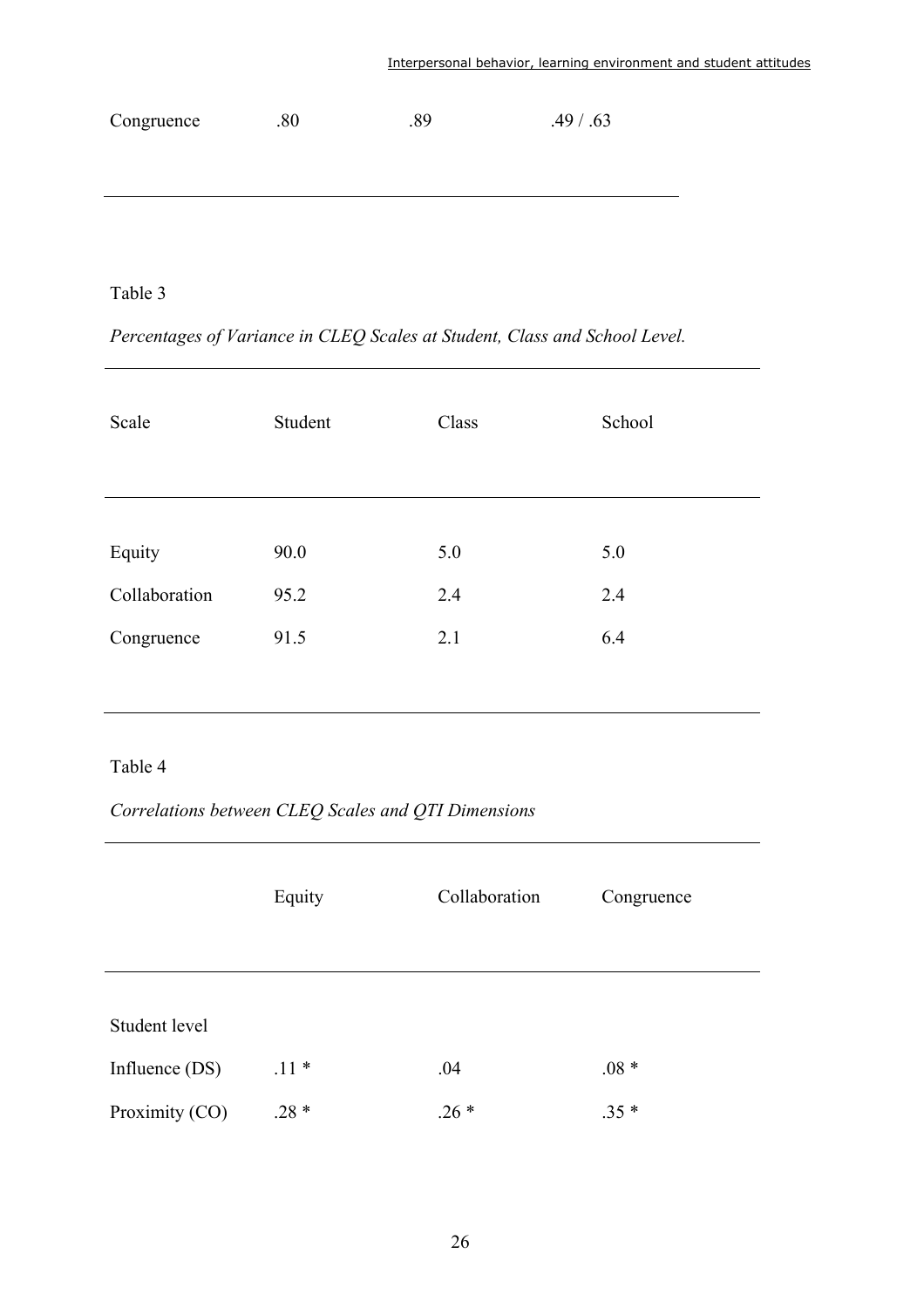| Class level    |      |        |       |
|----------------|------|--------|-------|
| Influence (DS) | .09  | .05    | .14   |
| Proximity (CO) | .33* | $.35*$ | $36*$ |

Note:  $* =$  significant correlation at .025 (two-sided).

Table 5

*Correlations between ENJ (Enjoyment) and CLEQ and QTI at the Student and Class Level.* 

|         | Equity  | Collaboration | Congruence | Influence (DS) Proximity |        |
|---------|---------|---------------|------------|--------------------------|--------|
|         |         |               |            |                          | (CO)   |
|         |         |               |            |                          |        |
|         |         |               |            |                          |        |
| Student | $.38*$  | $.30*$        | $.48*$     | $.09*$                   | $.31*$ |
| Class   | $.43 *$ | $.49*$        | $.70*$     | .16                      | $.36*$ |
|         |         |               |            |                          |        |

Note:  $* =$  significant correlation at .025 (two-sided).

Table 6

*Multilevel Analyses on ENJ (Enjoyment): Estimates (Standard Error)* 

|  | Empty Covariate QTI | CLEQ | QTI+CLEQ Final |            |
|--|---------------------|------|----------------|------------|
|  |                     |      |                | (only sig) |
|  |                     |      |                |            |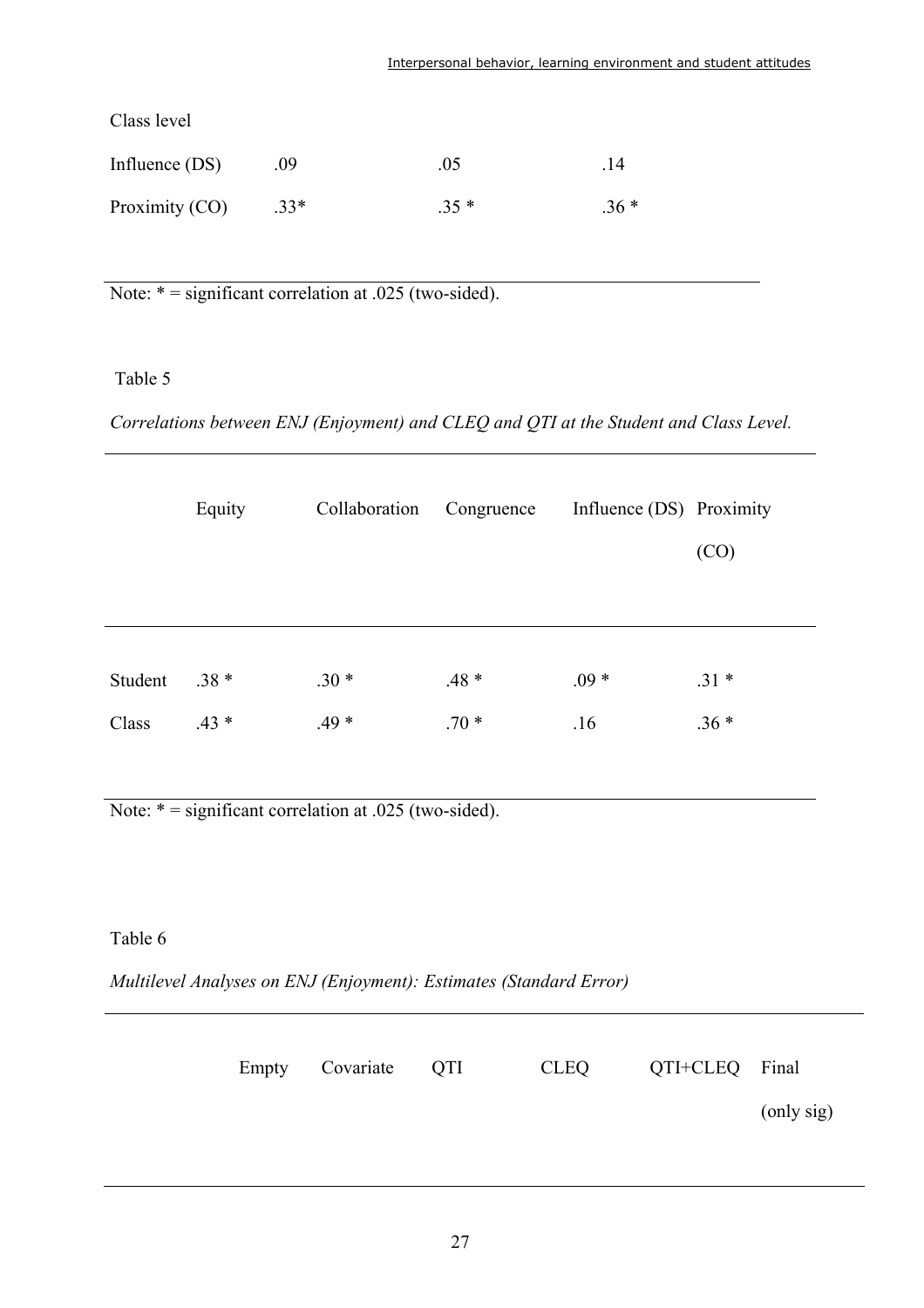| Constant (ENJ) .70 (.01) .86 (.00)    |                  |              |              |              | $.75(.04)$ $.25(.09)$ $.31(.10)$ $.36(.09)$                                          |              |
|---------------------------------------|------------------|--------------|--------------|--------------|--------------------------------------------------------------------------------------|--------------|
| Student                               |                  |              |              |              |                                                                                      |              |
| Gender                                |                  | $-.002(.01)$ |              |              | $-.002(.01)$ $-.003(.009)$ $-.003(.009)$ $-.004(.009)$                               |              |
| grade<br>$\overline{\phantom{a}}$     |                  |              |              |              | $-.026(.01)$ * $-.027(.01)$ * $-.02(.008)$ * $-.02(.008)$ * $-.02(.008)$ *           |              |
| level                                 |                  |              |              |              |                                                                                      |              |
| Class                                 |                  |              |              |              |                                                                                      |              |
| classize<br>-                         |                  |              |              |              | $-.005$ $(.002)$ $-.005$ $(.002)$ $-.003$ $(.001)$ $-.003$ $(.001)$ $-.003$ $(.001)$ |              |
| DS<br>$\overline{\phantom{a}}$        |                  | $\ast$       | $\ast$       | $\ast$       | $\ast$                                                                               | $\ast$       |
| CO                                    |                  |              | $.12(.06)$ * |              | .06(.05)                                                                             |              |
| Equity<br>$\overline{\phantom{0}}$    |                  |              | $.08(.02)$ * |              | $.04(.02)$ *                                                                         | $.04(.02)$ * |
| Collab                                |                  |              |              | .09(.13)     | .05(.12)                                                                             |              |
| Congr<br>$\qquad \qquad \blacksquare$ |                  |              |              | .10(.14)     | .08(.14)                                                                             |              |
| School                                |                  |              |              | $.59(.14)$ * | $.50(.14)$ *                                                                         | $.60(.11)$ * |
| Percentage of                         |                  |              |              |              |                                                                                      |              |
| variance                              |                  |              |              |              |                                                                                      |              |
| Explained                             | $\boldsymbol{0}$ | 2.5          | 5.0          | 10.0         | 10.0                                                                                 | 10.0         |
| <b>Student</b>                        | 85.0             | 85.0         | 85.0         | 85.0         | 85.0                                                                                 | 85.0         |
| Class                                 | 7.5              | 7.5          | 5.0          | 2.5          | 2.5                                                                                  | 2.5          |
| School                                | $7.5$            | 5.0          | 5.0          | 2.5          | 2.5                                                                                  | 2.5          |
|                                       | $-761.43$        | $-799.47$    | -798.94      | $-816.52$    | $-821.78$                                                                            | $-819.91$    |
| 2*loglikelihood                       |                  |              |              |              |                                                                                      |              |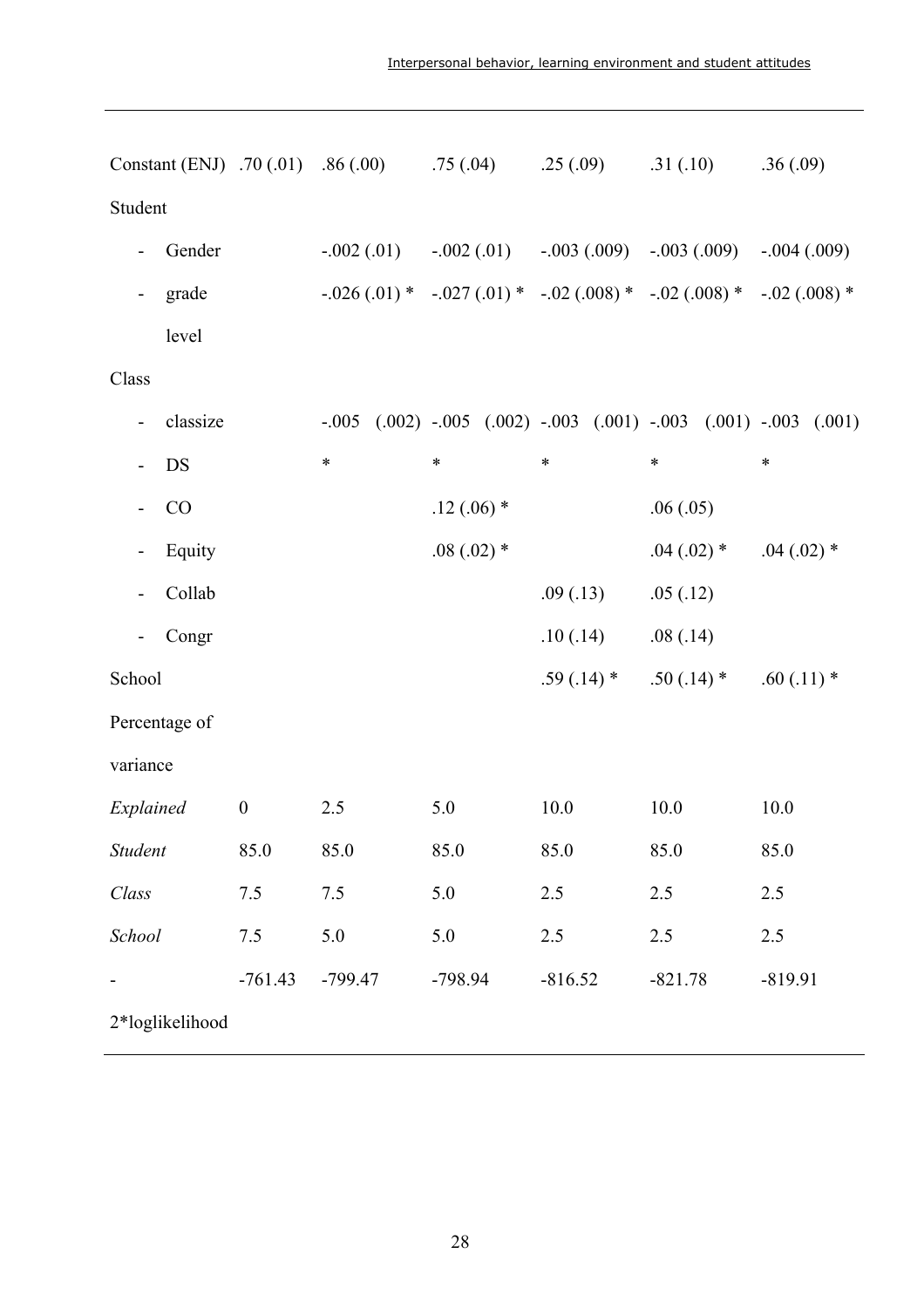## Table 7

|                          |               | Covariate | QTI     | <b>CLEQ</b> |         | QTI+CLEQ Final (only sig) |
|--------------------------|---------------|-----------|---------|-------------|---------|---------------------------|
| Student                  |               |           |         |             |         |                           |
| $\overline{a}$           | Gender        | $-.005$   | $-.005$ | $-.007$     | $-.007$ | $-.010$                   |
| $\overline{\phantom{a}}$ | grade         | $-.091$   | $-.095$ | $-.07$      | $-.07$  | $-.07$                    |
|                          | level         |           |         |             |         |                           |
| Class                    |               |           |         |             |         |                           |
| $\blacksquare$           | classize -.13 |           | $-13$   | $-.08$      | $-.08$  | $-.08$                    |
| $\overline{\phantom{0}}$ | <b>DS</b>     |           | .08     |             | .04     |                           |
| $\overline{\phantom{0}}$ | CO            |           | .17     |             | .083    | .083                      |
| $\overline{\phantom{0}}$ | Equity        |           |         | .033        | .019    |                           |
| $\overline{\phantom{0}}$ | Collab        |           |         | .034        | .027    |                           |
| $\overline{\phantom{0}}$ | Congr         |           |         | .22         | .19     | .23                       |
| School                   |               |           |         |             |         |                           |

# *Effect Sizes of Variables in Multilevel Models*